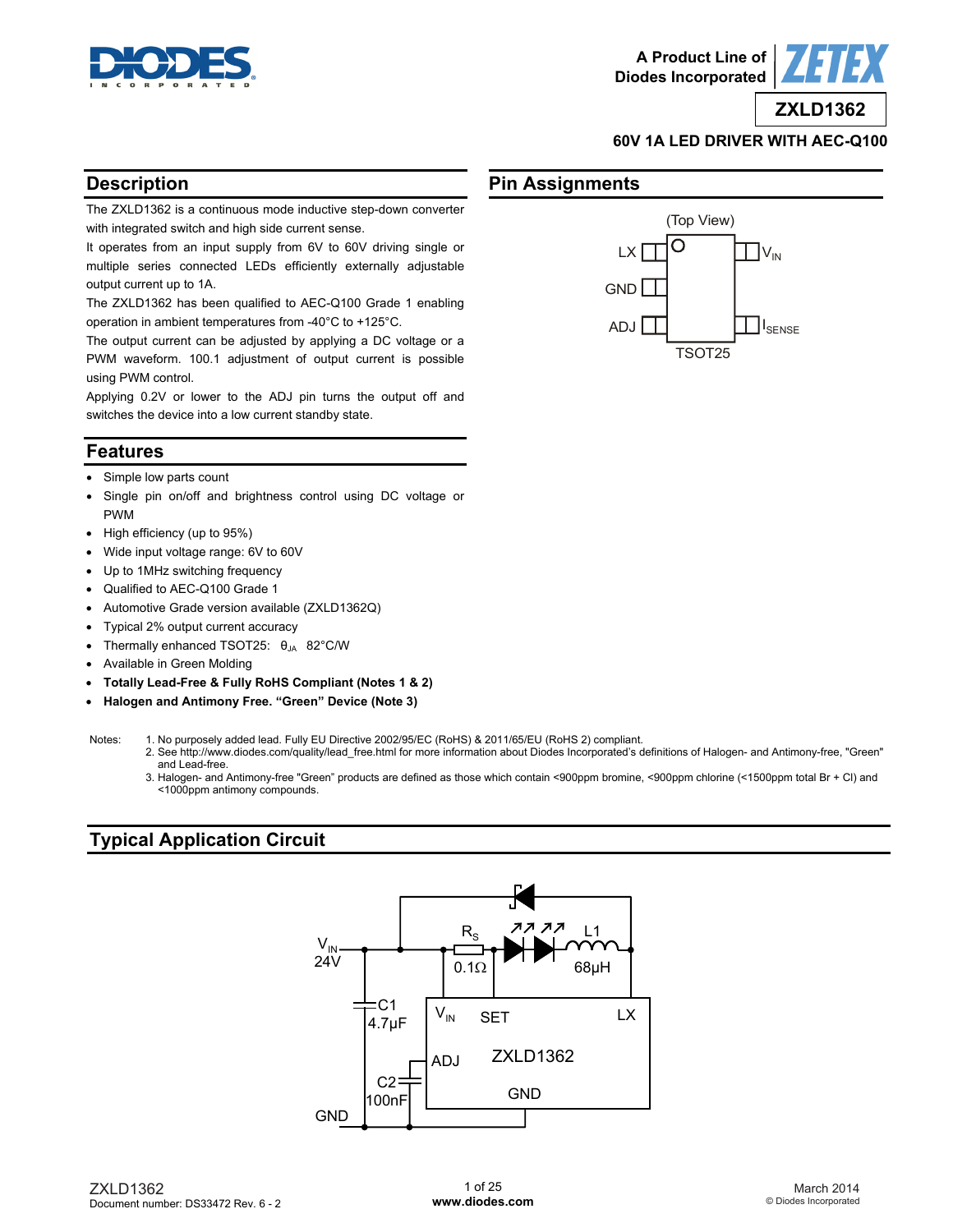



# **Pin Description**

| <b>Name</b>     | Pin No. | <b>Function</b>                                                                                                                                                                                                                                                                                                                                                                                                                                                                                      |  |  |
|-----------------|---------|------------------------------------------------------------------------------------------------------------------------------------------------------------------------------------------------------------------------------------------------------------------------------------------------------------------------------------------------------------------------------------------------------------------------------------------------------------------------------------------------------|--|--|
| LX.             |         | Drain of NDMOS switch                                                                                                                                                                                                                                                                                                                                                                                                                                                                                |  |  |
| <b>GND</b>      |         | Ground (0V)                                                                                                                                                                                                                                                                                                                                                                                                                                                                                          |  |  |
| ADJ             | 3       | Multi-function On/Off and brightness control pin:<br>Leave floating for normal operation. $(V_{ADJ} = V_{REF} = 1.25V$ giving nominal average output current<br>$I_{\text{OUTnom}} = 0.1/RS$<br>Drive to voltage below 0.2V to turn off output current<br>Drive with DC voltage (0.3V < $V_{ADJ}$ < 2.5V) to adjust output current from 25% to 200% of $I_{OUTnom}$<br>Connect a capacitor from this pin to ground to increase soft-start time.<br>Soft-start time increases approximately 200us/nF. |  |  |
| <b>I</b> SENSE  |         | Connect resistor R <sub>S</sub> from this pin to V <sub>IN</sub> to define nominal average output current $I_{\text{OUTnom}} = 0.1/R_s$<br>(Note: $R_{SMIN} = 0.1 \Omega$ with ADJ pin open circuit)                                                                                                                                                                                                                                                                                                 |  |  |
| $V_{\text{IN}}$ | 5       | Input voltage (6V to 60V). Decouple to ground with 4.7µF of higher X7R ceramic capacitor close to device.                                                                                                                                                                                                                                                                                                                                                                                            |  |  |

# **Block Diagram**



**Figure 1 Block Diagram**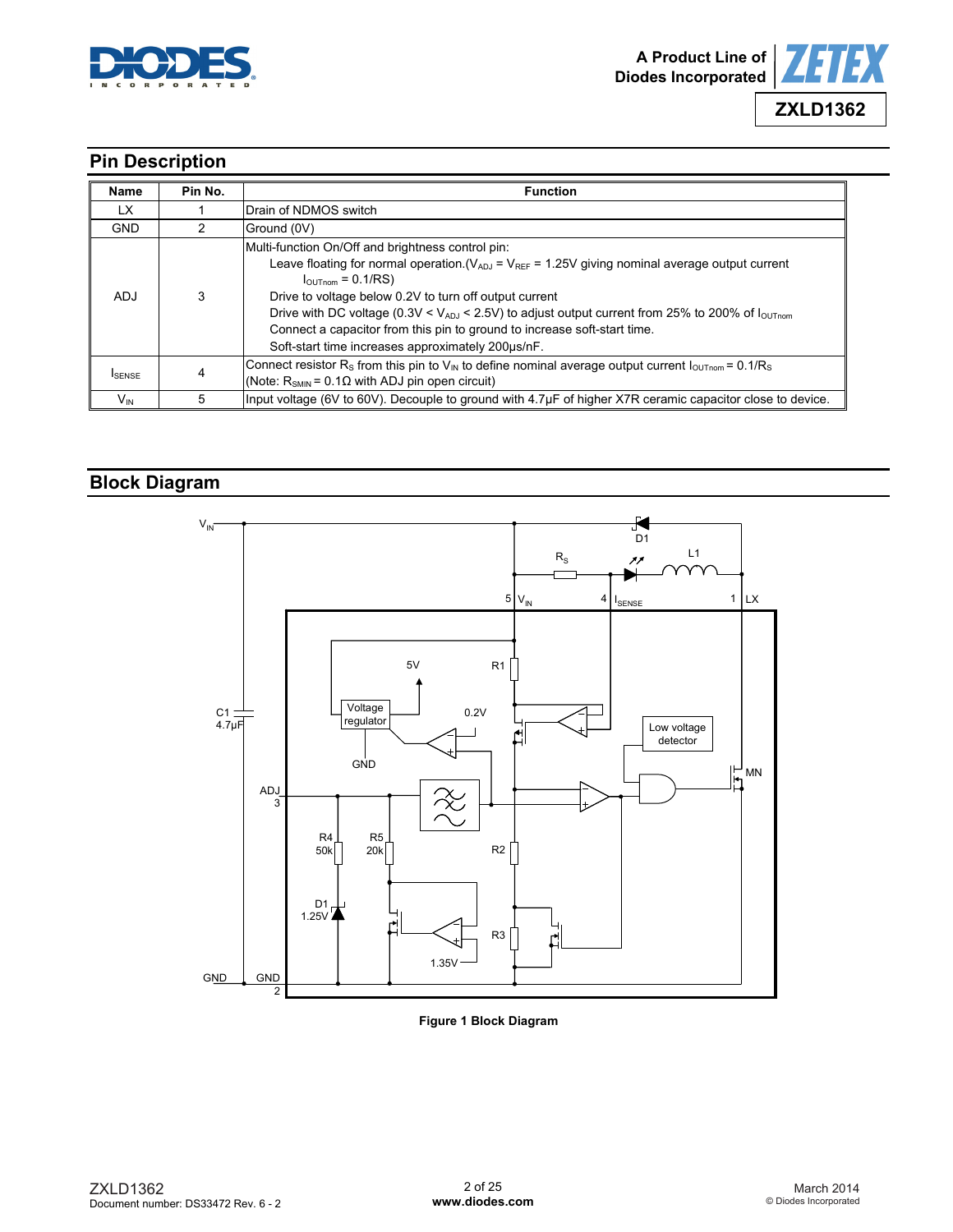



#### **Absolute Maximum Ratings** (Note 4) (@TA = +25°C, unless otherwise specified.)

| Symbol                   | <b>Parameter</b>                                                           | Rating          | Unit |
|--------------------------|----------------------------------------------------------------------------|-----------------|------|
| $V_{IN}$                 | Input Voltage                                                              | $-0.3$ to $+65$ | v    |
| <b>V</b> SENSE           | $I_{\text{SENSE}}$ Voltage (Note 5)                                        | $+0.3$ to $-5$  | v    |
| $V_{LX}$                 | LX Output Voltage                                                          | $-0.3$ to $+65$ | v    |
| <b>V<sub>ADJ</sub></b>   | Adjust Pin Input Voltage                                                   | $-0.3$ to $+6$  | v    |
| $I_{LX}$                 | <b>Switch Output Current</b>                                               | 1.25            | A    |
| $P_{TOT}$                | Power Dissipation<br>(Refer to Package thermal de-rating curve on page 16) |                 | W    |
| $\mathsf{T}_{\text{ST}}$ | Storage Temperature                                                        | $-55$ to $+150$ | °C   |
| Tj max                   | Junction Temperature                                                       | 150             | °C   |

Note: 4 All voltages unless otherwise stated are measured with respect to GND. 5.  $V_{\text{SENSE}}$  is measured with respect to  $V_{\text{IN}}$ .

Caution: Stresses greater than the 'Absolute Maximum Ratings' specified above, may cause permanent damage to the device. These are stress ratings only; functional operation of the device at conditions between maximum recommended operating conditions and absolute maximum ratings is not implied. Device reliability may be affected by exposure to absolute maximum rating conditions for extended periods of time.

| <b>ESD Susceptibility</b> |        |      |  |  |  |
|---------------------------|--------|------|--|--|--|
|                           | Rating | Unit |  |  |  |
| Human Body Model          | 500    |      |  |  |  |
| Machine Model             | 75     |      |  |  |  |

Caution: Semiconductor devices are ESD sensitive and may be damaged by exposure to ESD events. Suitable ESD precautions should be taken when handling and transporting these devices.

 The human body model is a 100pF capacitor discharge through a 1.5kΩ resistor pin. The machine model is a 200pF capacitor discharged directly into each pin.

## **Thermal Resistance**

| <b>Symbol</b> | <b>Parameter</b>    | Rating  | <b>Unit</b>   |
|---------------|---------------------|---------|---------------|
| ∪ja           | Junction to Ambient | 82      | $\degree$ C/W |
| $\Psi_{JB}$   | Junction to Board   | າ<br>ഄഄ | °C/W          |

## **Recommended Operating Conditions** (@TA = +25°C, unless otherwise specified.)

| Symbol                | <b>Parameter</b>                                                             | Min   | Max    | <b>Units</b> |
|-----------------------|------------------------------------------------------------------------------|-------|--------|--------------|
| V <sub>IN</sub>       | Input Voltage Range (Note 6)                                                 | 6     | 60     |              |
| <b>ILX</b>            | Maximum recommended continuous/RMS switch current                            |       |        | A            |
| <b>VADJ</b>           | External control voltage range on ADJ pin for DC brightness control (Note 7) | 0.3   | 2.5    |              |
| VADJoff               | DC voltage on ADJ pin to ensure devices is off                               |       | 0.25   |              |
| <b>t</b> ONMIN        | Minimum switch on-time                                                       |       | 800    | ns           |
| f <sub>LXmax</sub>    | Recommended maximum operating frequency (Note 8)                             |       | 625    | kHz          |
| $D_{LX}$              | Duty cycle range                                                             |       | 0.99   |              |
| <b>T</b> <sub>A</sub> | Ambient operating temperature range                                          | $-40$ | $+125$ | °€           |

Notes: 6. V<sub>IN</sub> > 16V to fully enhance output transistor. Otherwise out current must be derated - see graphs. Operation at low supply may cause excessive heating due to increased on-resistance. Tested at 7V guaranteed for 6V by design.

7. 100% brightness corresponds to V<sub>ADJ</sub> = V<sub>ADJ(nom)</sub> = V<sub>REF</sub>. Driving the ADJ pin above V<sub>REF</sub> will increase the V<sub>SENSE</sub> threshold and output current

proportionally. 8. ZXLD1362 will operate at higher frequencies but accuracy will be affected due to propagation delays.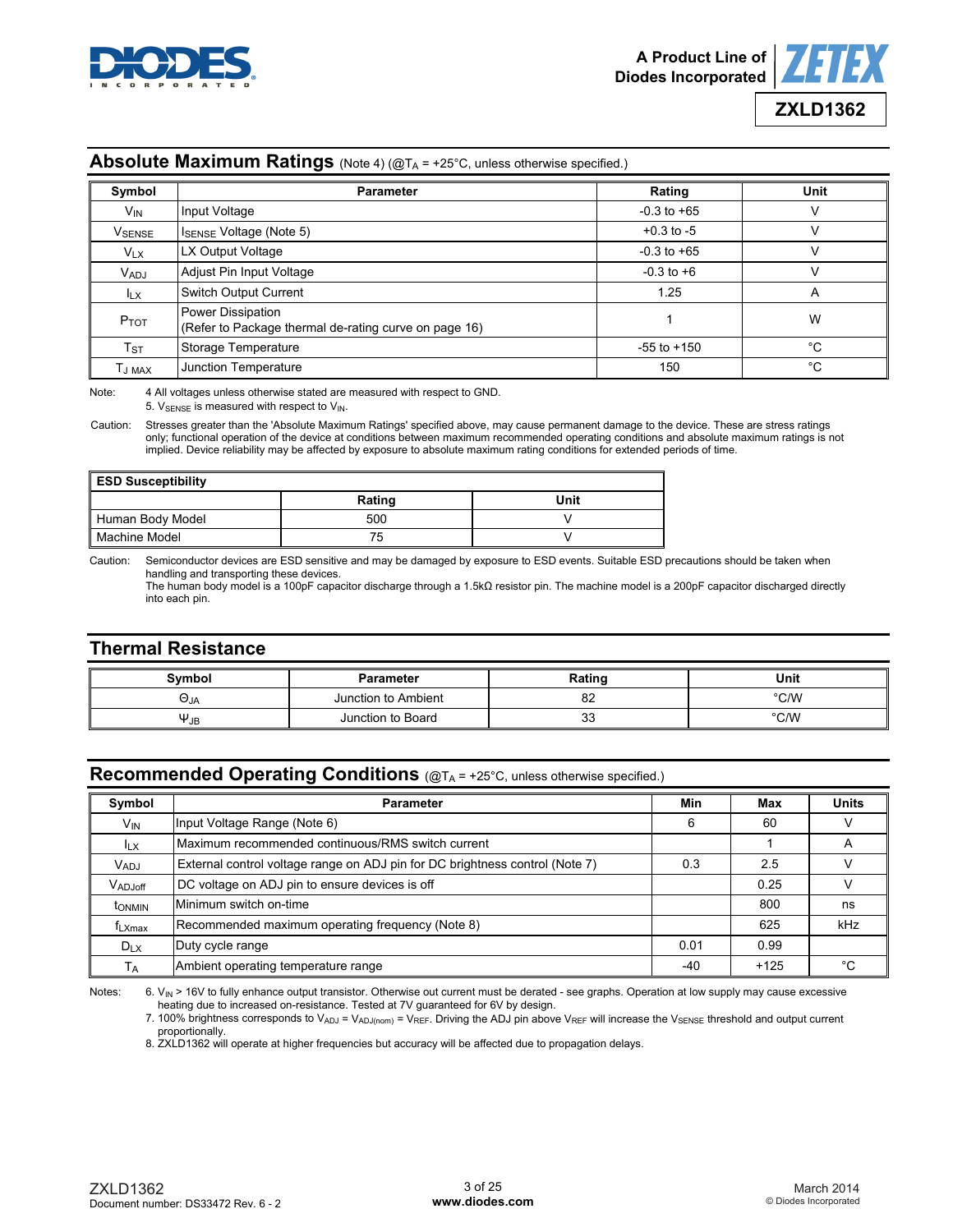



**ZXLD1362**

| Symbol                     | <b>Parameter</b>                                                                                                                                               | <b>Condition</b>                                                                                                                                                                      | Min        | Typ            | Max          | Unit         |
|----------------------------|----------------------------------------------------------------------------------------------------------------------------------------------------------------|---------------------------------------------------------------------------------------------------------------------------------------------------------------------------------------|------------|----------------|--------------|--------------|
| $V_{\rm SU}$               | Internal regulator start-up threshold                                                                                                                          |                                                                                                                                                                                       |            | 4.85           |              | $\vee$       |
| <b>V<sub>SD</sub></b>      | Internal regulator shutdown threshold                                                                                                                          |                                                                                                                                                                                       |            | 4.75           |              | $\vee$       |
| <b>INQoff</b>              | Quiescent supply current with output off                                                                                                                       | ADJ pin grounded                                                                                                                                                                      |            | 65             | 90           | μA           |
| <b>INQon</b>               | Quiescent supply current with output switching<br>(Note 9)                                                                                                     | ADJ pin floating, $L = 68\mu H$ ,<br>3 LEDs, f = 260kHz                                                                                                                               |            | 1.8            |              | mA           |
| VSENSE                     | Mean current sense threshold voltage<br>(Defines LED current setting accuracy)                                                                                 | Measured on ISENSE pin with<br>respect to V <sub>IN</sub> V <sub>ADJ</sub> = 1.25V                                                                                                    | 95         | 100            | 105          | mV           |
| <b>VSENSEHYS</b>           | Sense threshold hysteresis                                                                                                                                     |                                                                                                                                                                                       |            | ±10            |              | $\%$         |
| <b>I</b> SENSE             | I <sub>SENSE</sub> pin input current                                                                                                                           | $V_{\text{SENSE}} = V_{\text{IN}} -0.1$                                                                                                                                               |            | 4              | 10           | μA           |
| $V_{REF}$                  | Internal reference voltage                                                                                                                                     | Measured on ADJ pin with<br>pin floating                                                                                                                                              |            | 1.25           |              | $\vee$       |
| $\Delta V$ REF $/\Delta T$ | Temperature coefficient of V <sub>REF</sub>                                                                                                                    |                                                                                                                                                                                       |            | 50             |              | ppm/°C       |
| VADJ                       | External control voltage range on ADJ pin for DC<br>brightness control (Note 7)                                                                                |                                                                                                                                                                                       | 0.3        |                | 2.5          | $\mathsf{V}$ |
| VADJoff                    | DC voltage on ADJ pin to switch device from active<br>VADJ falling<br>(on) state to quiescent (off) state                                                      |                                                                                                                                                                                       | 0.15       | 0.2            | 0.27         | $\vee$       |
| VADJon                     | DC voltage on ADJ pin to switch device from<br>quiescent (off) state to active (on) state                                                                      | V <sub>ADJ</sub> rising                                                                                                                                                               | 0.2        | 0.25           | 0.3          | V            |
| $R_{ADJ}$                  | Resistance between ADJ pin and VREF                                                                                                                            | $0 < V_{ADJ} < V_{REF}$<br>$V_{ADJ}$ > $V_{REF}$ +100mV                                                                                                                               | 30<br>10.4 | 50<br>14.2     | 65<br>18     | kΩ           |
| <b>ILXmean</b>             | Continuous LX switch current                                                                                                                                   |                                                                                                                                                                                       |            |                | 1            | A            |
| $R_{LX}$                   | LX switch 'On' resistance                                                                                                                                      | $@ILX = 1A$                                                                                                                                                                           |            | 0.5            | 1.0          | Ω            |
| $I_{LX(leak)}$             | LX switch leakage current                                                                                                                                      |                                                                                                                                                                                       |            |                | 5            | μA           |
| DPWM(LF)                   | Duty cycle range of PWM signal applied to ADJ pin PWM frequency <300Hz<br>during low frequency PWM dimming mode                                                | PWM amplitude = $V_{REF}$                                                                                                                                                             | 0.001      |                | $\mathbf{1}$ |              |
|                            | Brightness control range                                                                                                                                       | Measured on ADJ pin                                                                                                                                                                   |            | 1000:1         |              |              |
| <b>DCADJ</b>               | DC Brightness control range                                                                                                                                    | Note 10                                                                                                                                                                               |            | 5:1            |              |              |
| tss                        | Soft start time                                                                                                                                                | Time taken for output current<br>to reach 90% of final value<br>after voltage on ADJ pin has<br>risen above 0.3V. Requires<br>external capacitor 22nF. See<br>graphs for more details |            | $\overline{c}$ |              | ms           |
| $f_{LX}$                   | ADJ pin floating<br>$L = 68\mu H (0.1V)$<br>Operating frequency<br>(See graphs for more details)<br>$I_{OUT} = 1A \text{ @ } V_{LED} = 3.6V$<br>Driving 3 LEDs |                                                                                                                                                                                       |            | 300            |              | kHz          |
| tonmin                     | Minimum switch 'ON' time                                                                                                                                       | LX switch 'ON'                                                                                                                                                                        |            | 130            |              | ns           |
| toFFmin                    | Minimum switch 'OFF' time                                                                                                                                      | LX switch 'OFF'                                                                                                                                                                       |            | 70             |              | ns           |

## **Electrical Characteristics** (@ V<sub>IN</sub> = 24V, T<sub>A</sub> = +25°C, unless otherwise specified.)

Notes: 9. Static current of device is approximately 700µA, see Graph, Page 16.

10. Ratio of maximum brightness to minimum brightness before shutdown V<sub>REF</sub> = 1.25/0.3. V<sub>REF</sub> externally driven to 2.5V, ratio 10:1.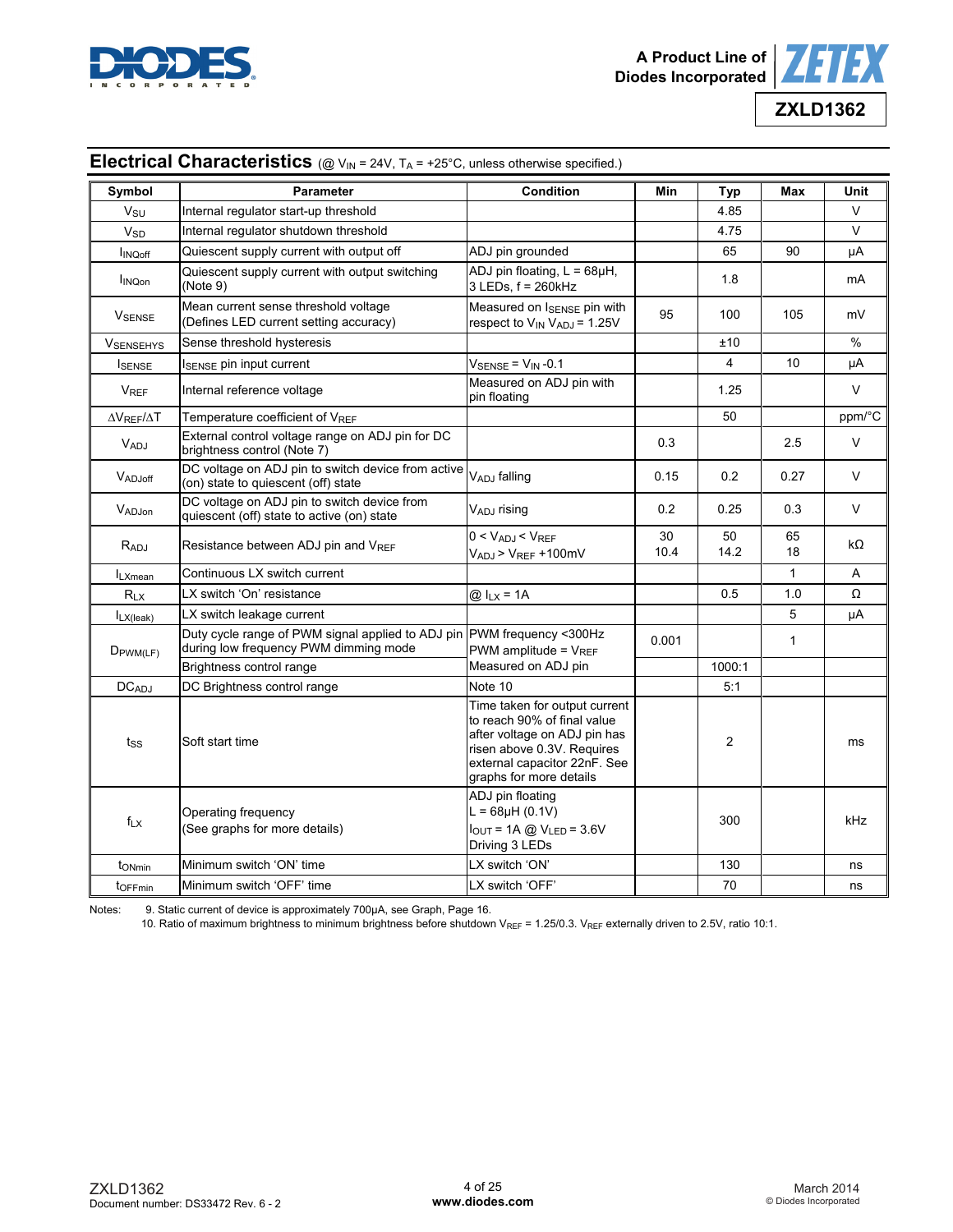



## **Device Description**

The device, in conjunction with the coil  $(L1)$  and current sense resistor  $(R<sub>S</sub>)$ , forms a self-oscillating continuous-mode buck converter.



Operation can be best understood by assuming that the ADJ pin of the device is unconnected and the voltage on this pin  $(V_{ADJ})$  appears directly at the (+) input of the comparator.

When input voltage  $V_{\text{IN}}$  is first applied, the initial current in L1 and R<sub>S</sub> is zero and there is no output from the current sense circuit. Under this condition, the (-) input to the comparator is at ground and its output is high. This turns MN on and switches the LX pin low, causing current to flow from V<sub>IN</sub> to ground, via R<sub>S</sub>, L1 and the LED(s). The current rises at a rate determined by V<sub>IN</sub> and L1 to produce a voltage ramp (V<sup>SENSE</sup>) across Rs. The supply referred voltage VSENSE is forced across internal resistor R1 by the current sense circuit and produces a proportional current in internal resistors R2 and R3. This produces a ground referred rising voltage at the (-) input of the comparator. When this reaches the threshold voltage (V<sub>ADJ</sub>), the comparator output switches low and MN turns off. The comparator output also drives another NMOS switch, which bypasses internal resistor R3 to provide a controlled amount of hysteresis. The hysteresis is set by R3 to be nominally 10% of VADJ.

When MN is off, the current in L1 continues to flow via D1 and the LED(s) back to  $V_{\text{IN}}$ . The current decays at a rate determined by the LED(s) and diode forward voltages to produce a falling voltage at the input of the comparator. When this voltage returns to  $V_{ADJ}$ , the comparator output switches high again. This cycle of events repeats, with the comparator input ramping between limits of  $V_{ADJ}$   $\pm$  10%.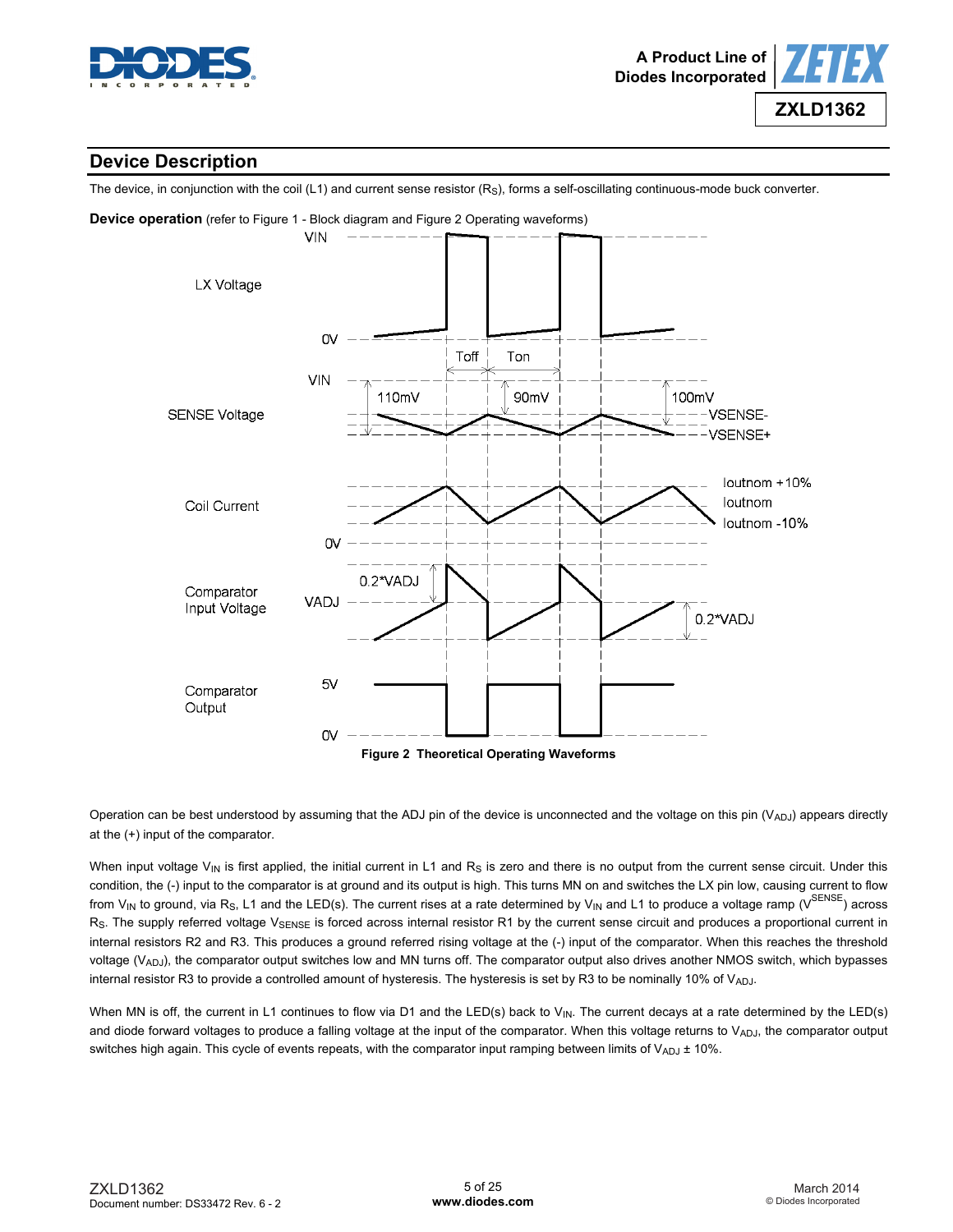



## **Device Description (cont.)**

#### **Switching Thresholds**

With V<sub>ADJ</sub> = V<sub>REF</sub>, the ratios of R1, R2 and R3 define an average V<sub>SENSE</sub> switching threshold of 100mV (measured on the I<sub>SENSE</sub> pin with respect to  $V_{\text{IN}}$ ). The average output current  $I_{\text{OUTnom}}$  is then defined by this voltage and R<sub>S</sub> according to:

 $I<sub>OUTnom</sub> = 100mV/R<sub>S</sub>$ 

Nominal ripple current is ±10mV/R<sub>S</sub>

#### **Adjusting output current**

The device contains a low pass filter between the ADJ pin and the threshold comparator and an internal current limiting resistor (50kΩ nom) between ADJ and the internal reference voltage. This allows the ADJ pin to be overdriven with either

DC or pulse signals to change the V<sub>SENSE</sub> switching threshold and adjust the output current. Details of the different modes of adjusting output current are given in the applications section.

#### **Output Shutdown**

The output of the low pass filter drives the shutdown circuit. When the input voltage to this circuit falls below the threshold (0.2V nom.), the internal regulator and the output switch are turned off. The voltage reference remains powered during shutdown to provide the bias current for the shutdown circuit. Quiescent supply current during shutdown is nominally 60μA and switch leakage is below 5μA.

#### **Actual Operating Waveforms**

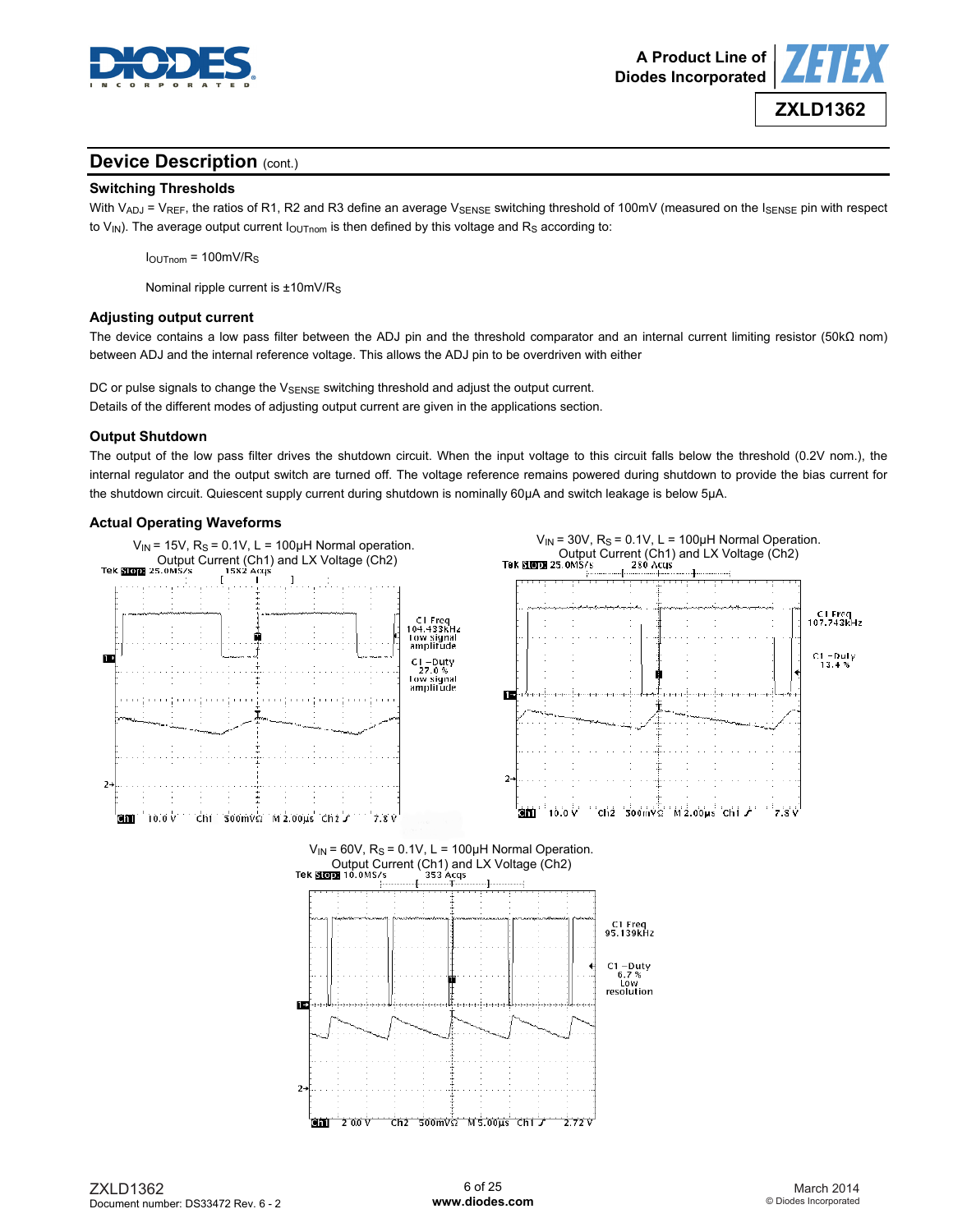



## **Typical Characteristics**



7 of 25 **[www.diodes.com](http://www.diodes.com)**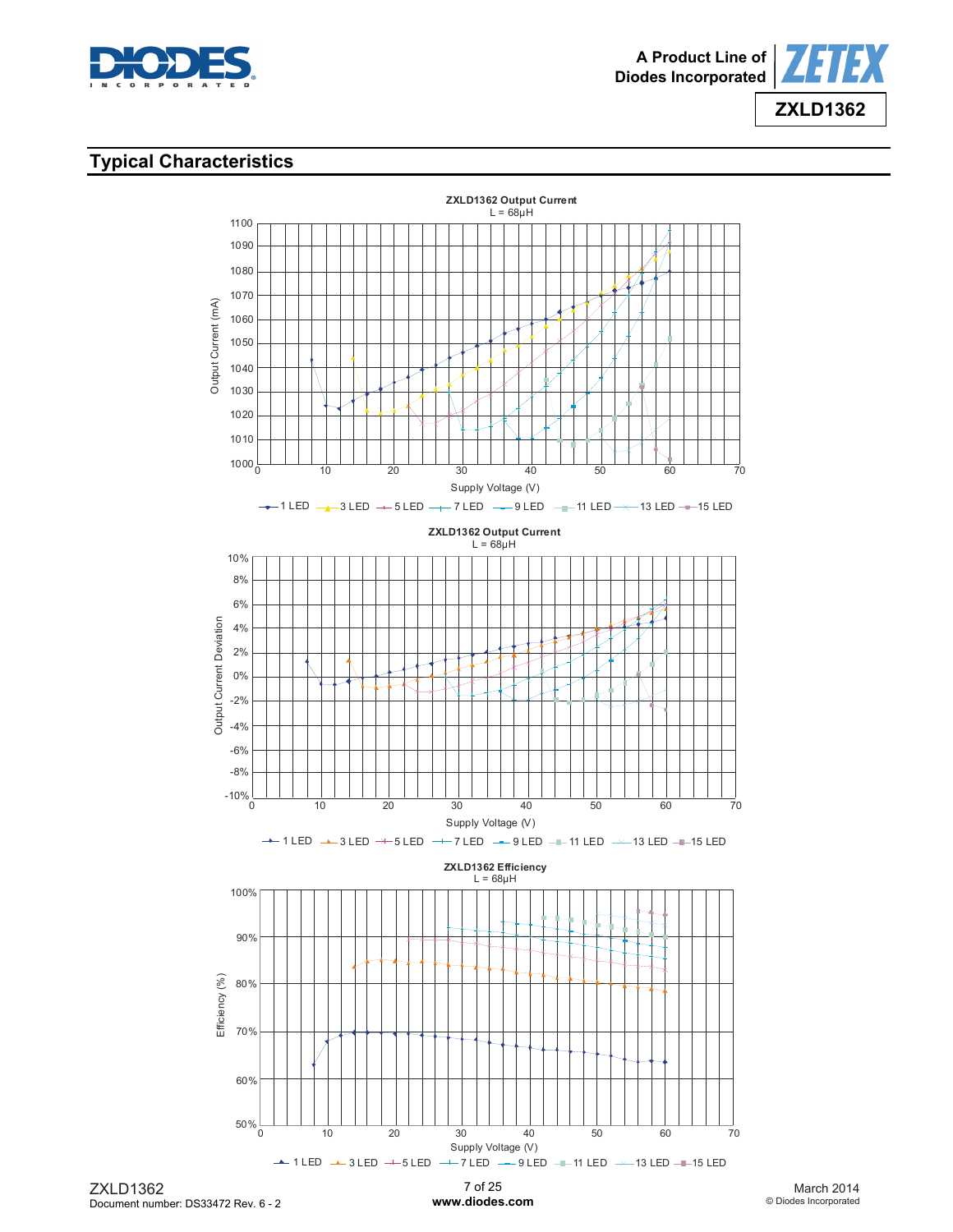





**ZXLD1362 Duty Cycle**  $L = 68 \mu H$ 100 90 80 70 Duty Cycle (%) Duty Cycle (%)60 50 40 30 20 10  $0\frac{L}{0}$ 0 10 20 30 40 50 60 70 Supply Voltage (V)  $-$  1 LED  $-$  3 LED  $+$  5 LED  $-$  7 LED  $-$  9 LED  $-$  11 LED  $-$  13 LED  $-$  15 LED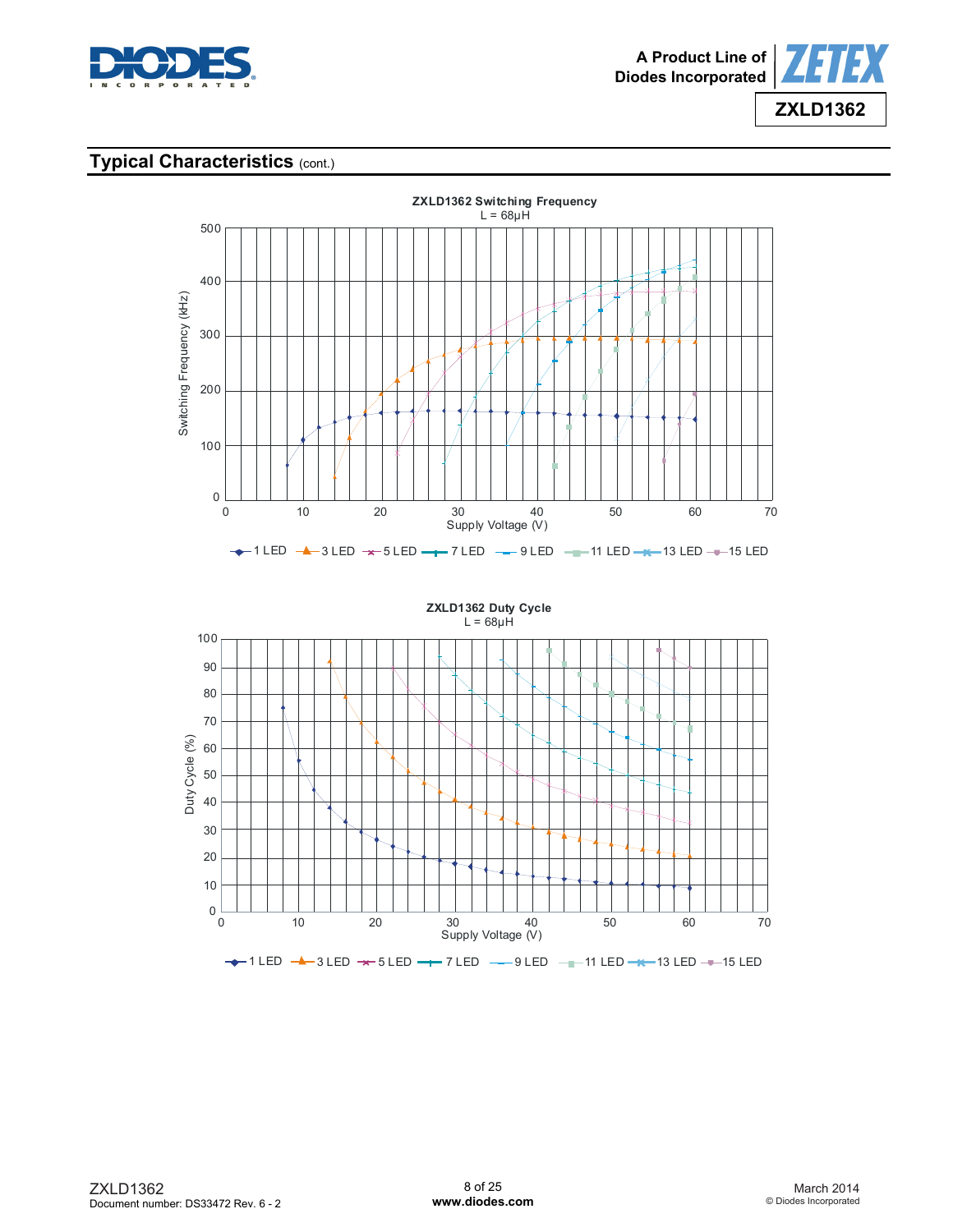



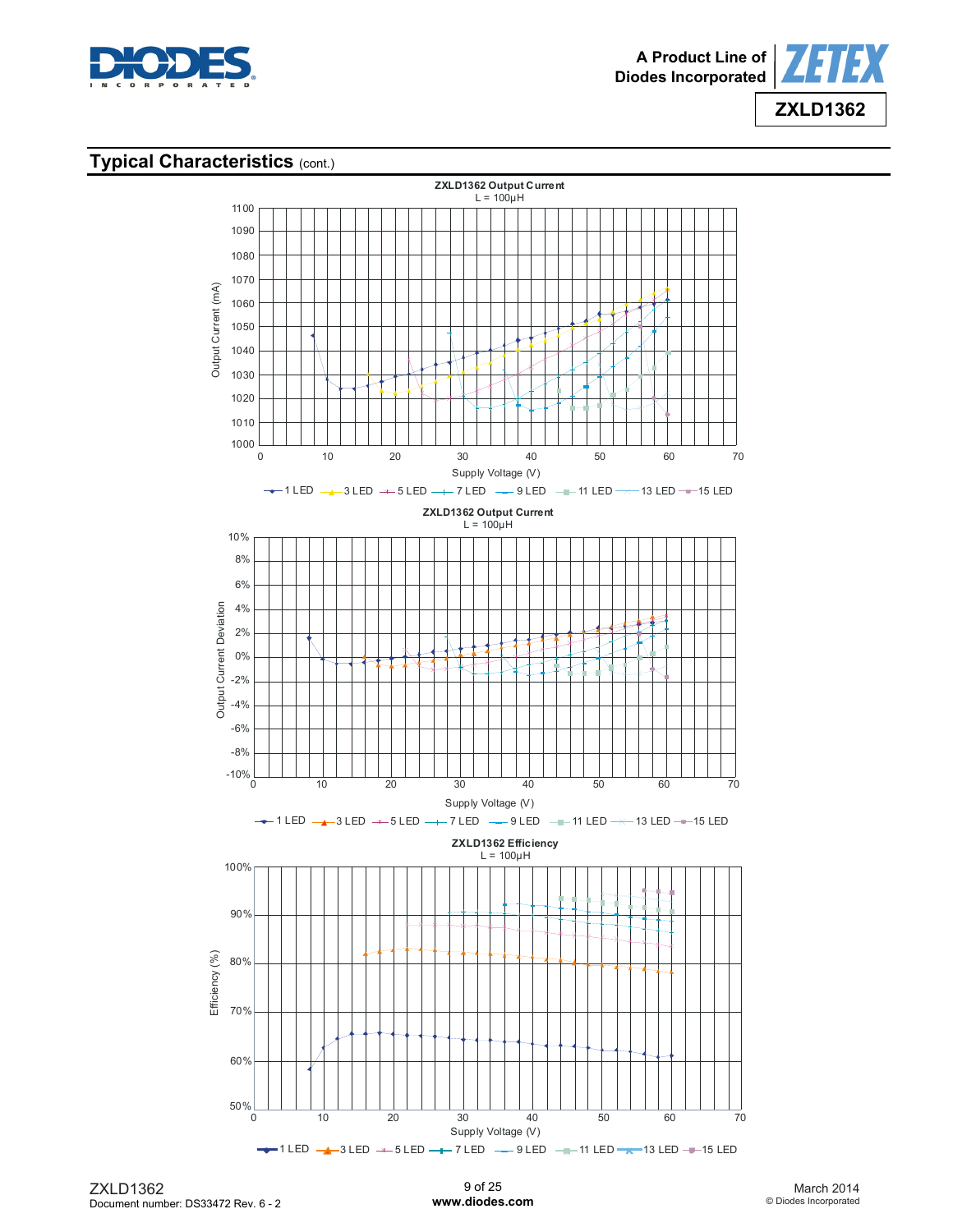



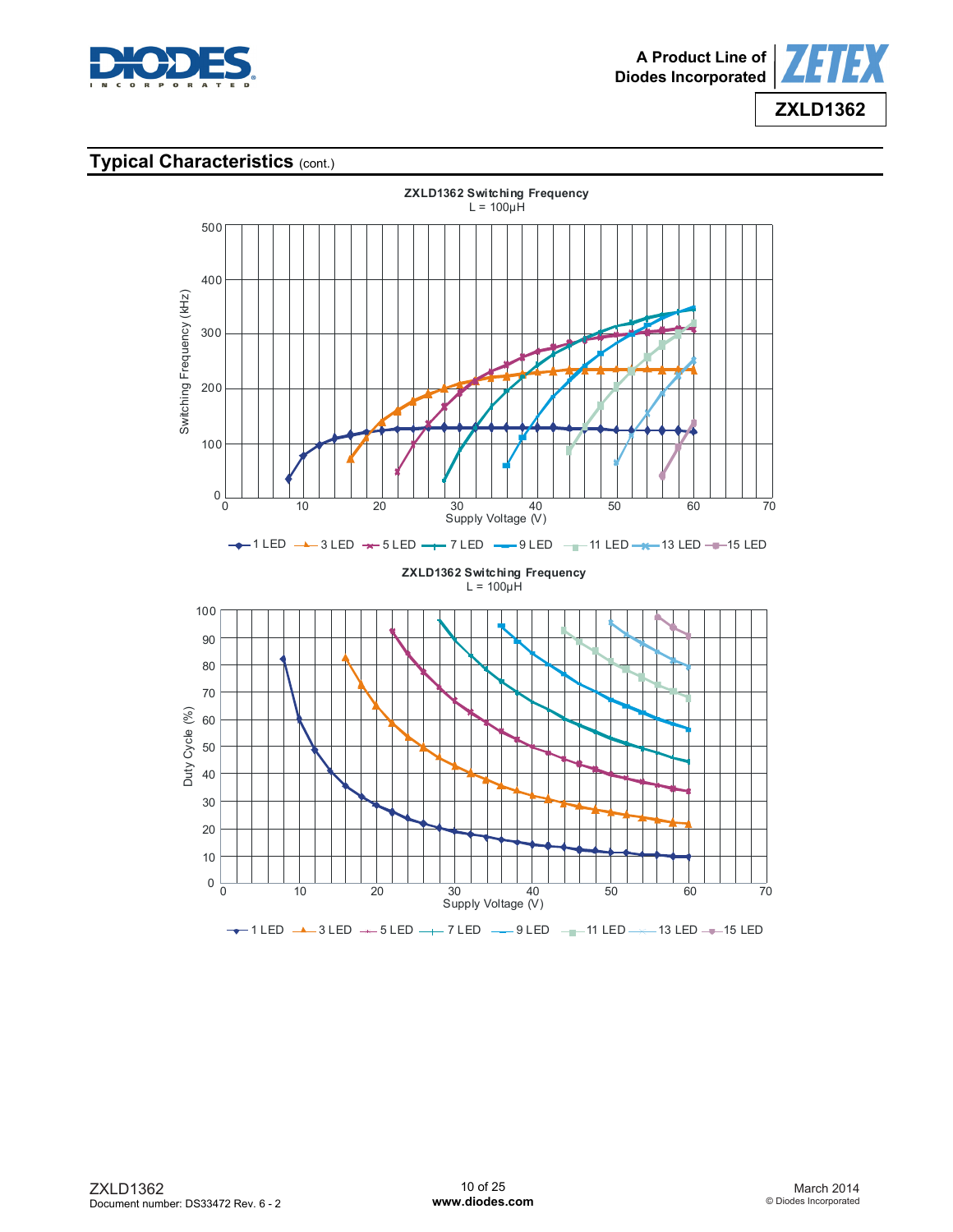



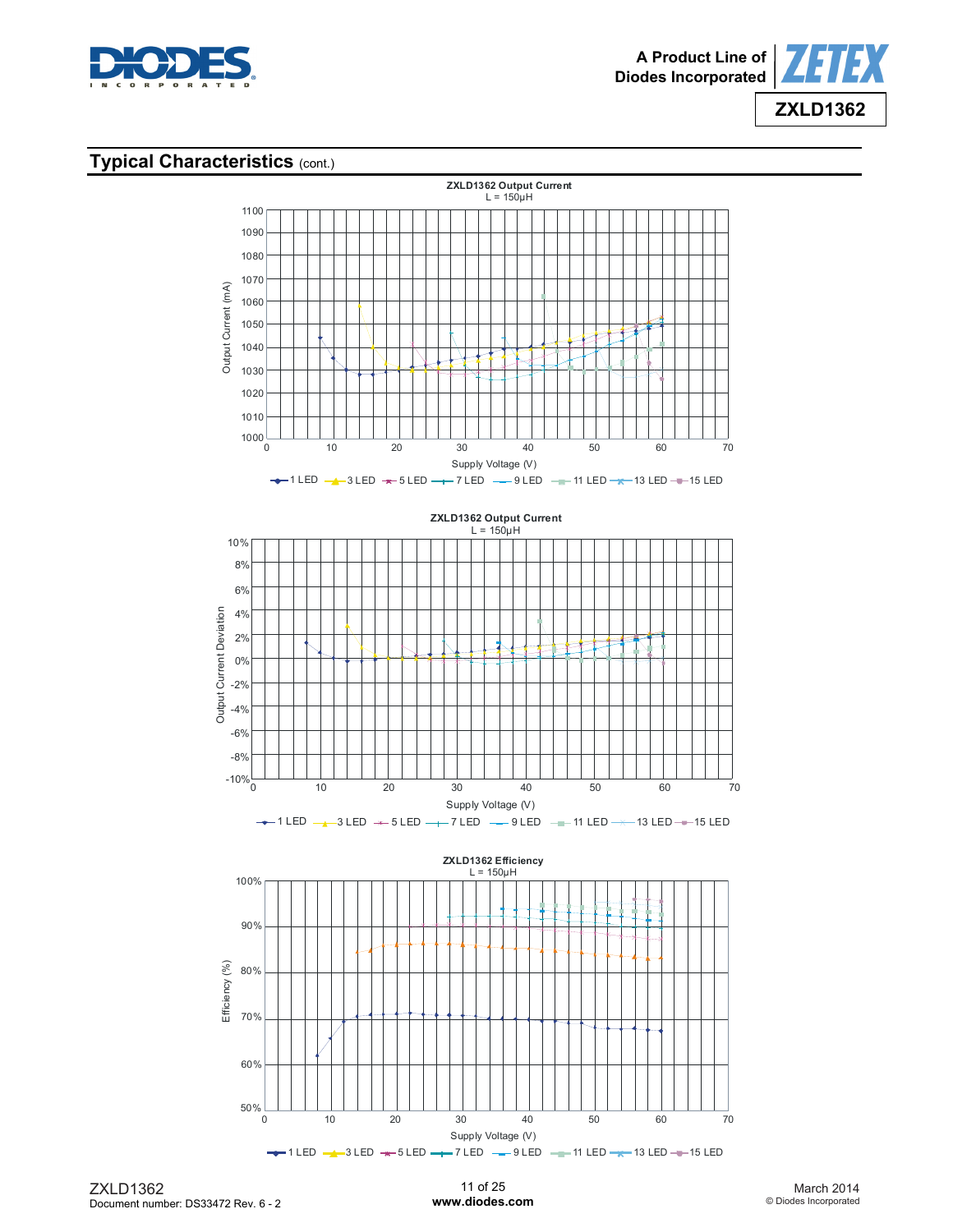



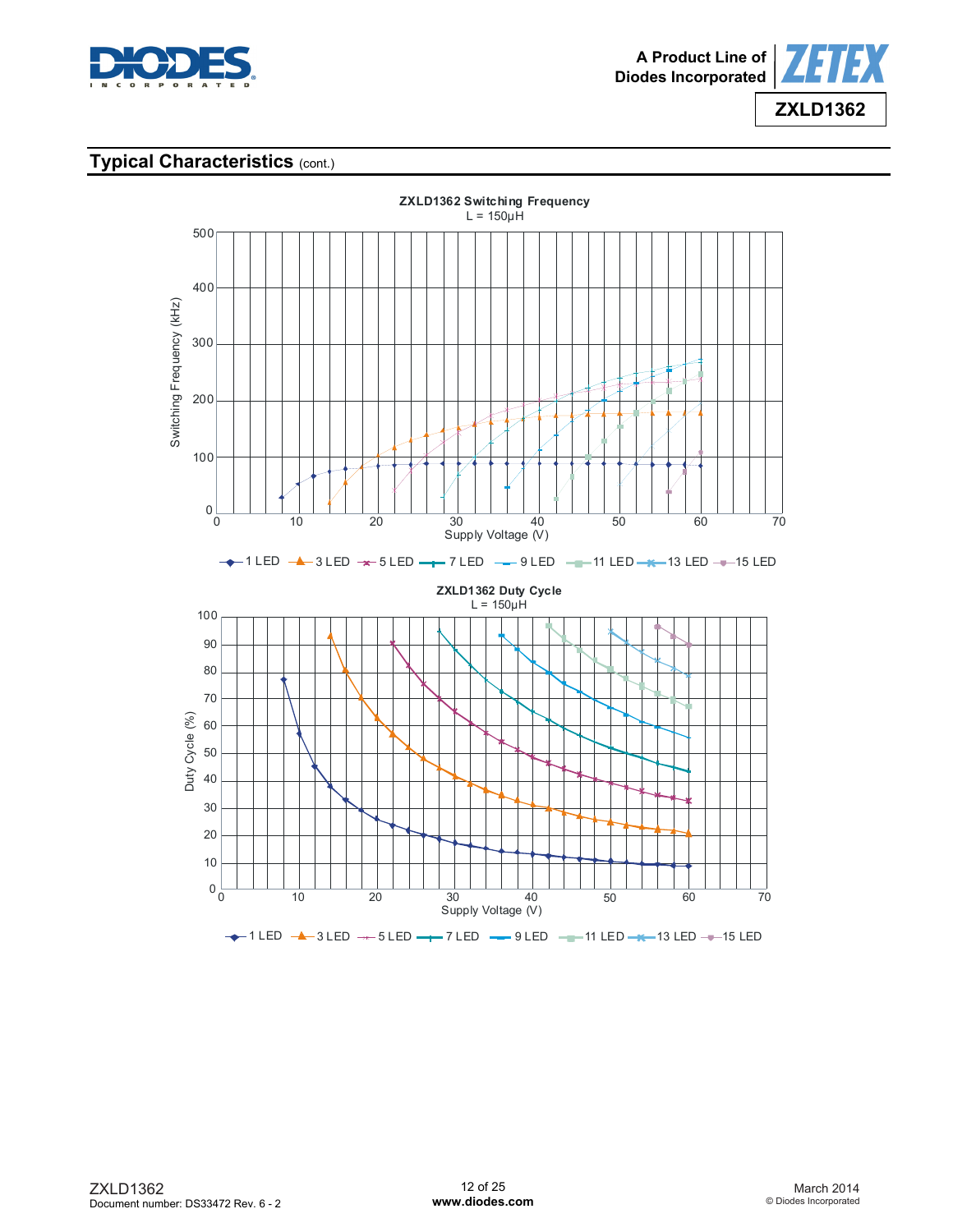



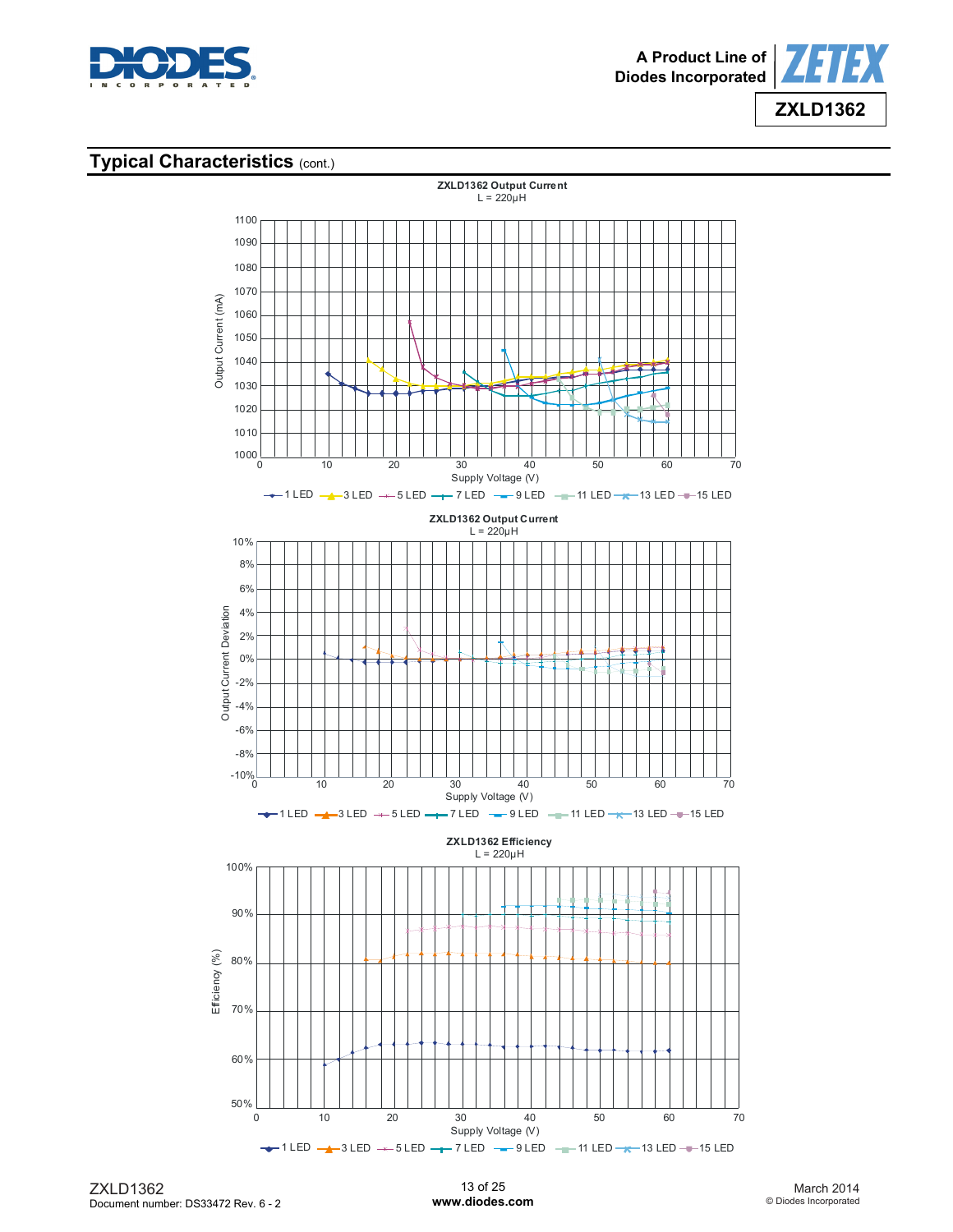



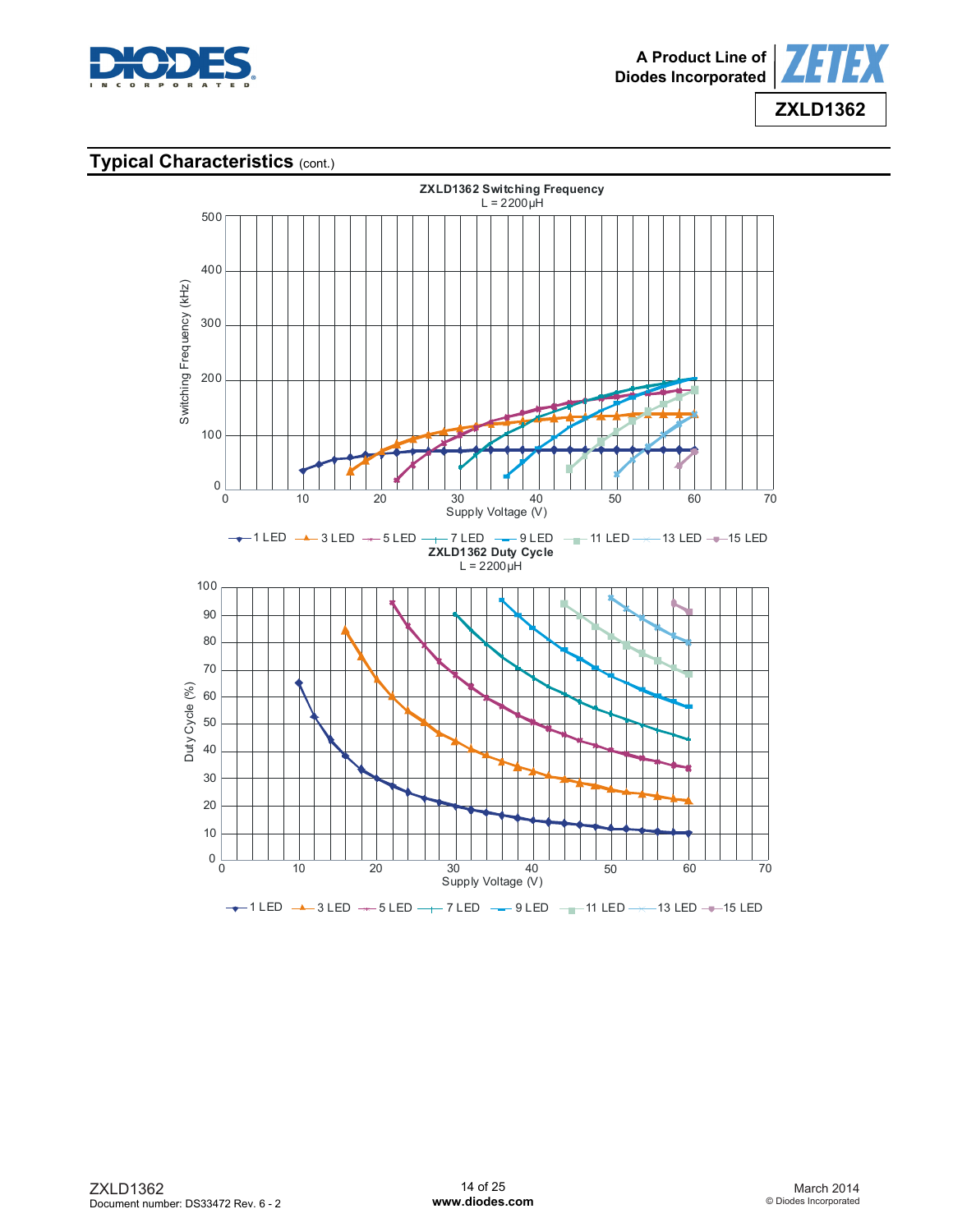







**Supply voltage (V)**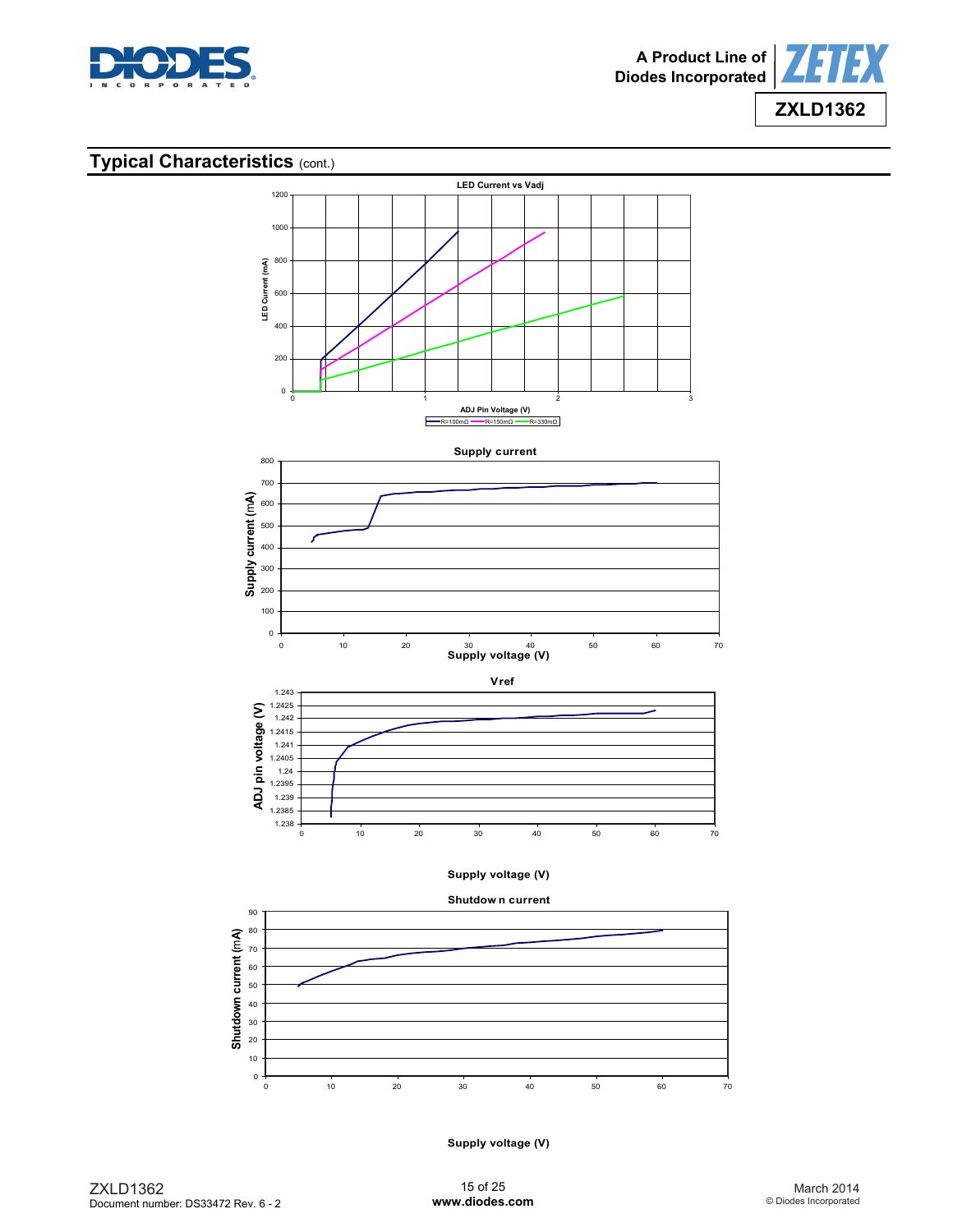







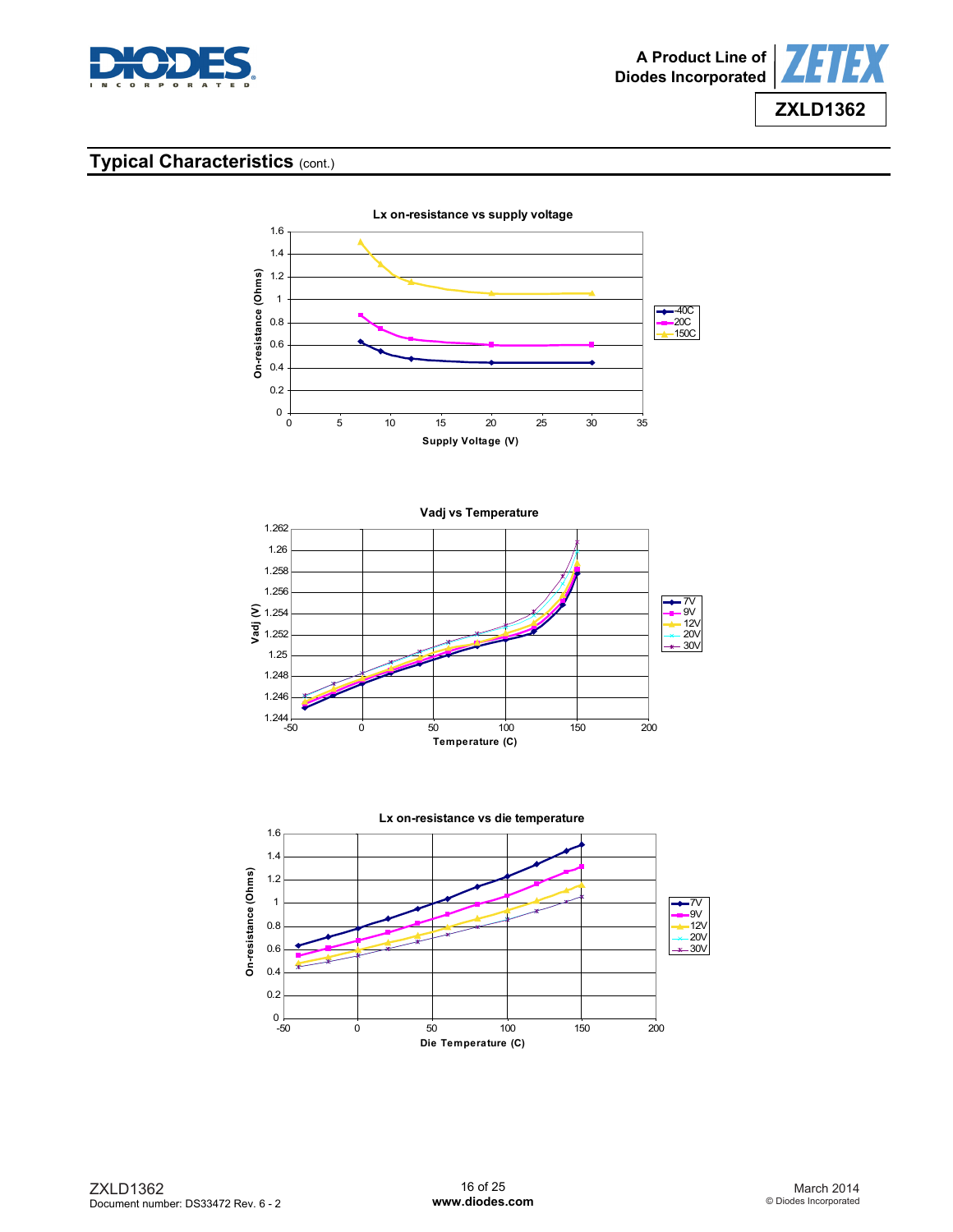



**ZXLD1362**

## **Application Information**

#### **Setting Nominal Average Output Current with External Resistor Rs**

The nominal average output current in the LED(s) is determined by the value of the external current sense resistor  $(R<sub>S</sub>)$  connected between  $V<sub>IN</sub>$ and ISENSE and is given by:

#### **I**<sub>OUTnom</sub> = 0.1/R<sub>S</sub> [for R<sub>S</sub> > 0.1Ω**]**

The table below gives values of nominal average output current for several preferred values of current setting resistor  $(R<sub>S</sub>)$  in the typical application circuit shown on page 1:

| $\mathsf{R}_{\mathsf{S}}\left(\Omega\right)$ | <b>Nominal Average</b><br><b>Output Current</b><br>(mA) |  |
|----------------------------------------------|---------------------------------------------------------|--|
| 01                                           | 1000                                                    |  |
| 0.13                                         | 760                                                     |  |
| 0.15                                         |                                                         |  |

The above values assume that the ADJ pin is floating and at a nominal voltage of V<sub>REF</sub> (= 1.25V). Note that R<sub>S</sub> = 0.1 $\Omega$  is the minimum allowed value of sense resistor under these conditions to maintain switch current below the specified maximum value.

It is possible to use different values of  $R_s$  if the ADJ pin is driven from an external voltage. (See next section).

#### **Output Current Adjustment by External DC Control Voltage**

The ADJ pin can be driven by an external dc voltage  $(V_{ADJ})$ , as shown, to adjust the output current to a value above or below the nominal average value defined by  $R_s$ .



The nominal average output current in this case is given by:

#### **IOUTdc = (VADJ /1.25) x (100mV/RS) [for 0.3< VADJ <2.5V]**

Note that 100% brightness setting corresponds to  $V_{ADJ} = V_{REF}$ . When driving the ADJ pin above 1.25V, R<sub>S</sub> must be increased in proportion to prevent I<sub>OUTdc</sub> exceeding 1A maximum.

#### The input impedance of the ADJ pin is 50kΩ ±25% for voltages below V<sub>REF</sub> and 14.2kΩ ±25% for voltages above V<sub>REF</sub> +100mV.

#### **Output Current Adjustment by PWM Control**

#### **Directly driving ADJ input**

A Pulse Width Modulated (PWM) signal with duty cycle D<sub>PWM</sub> can be applied to the ADJ pin, as shown below, to adjust the output current to a value above or below the nominal average value set by resistor  $R_s$ :

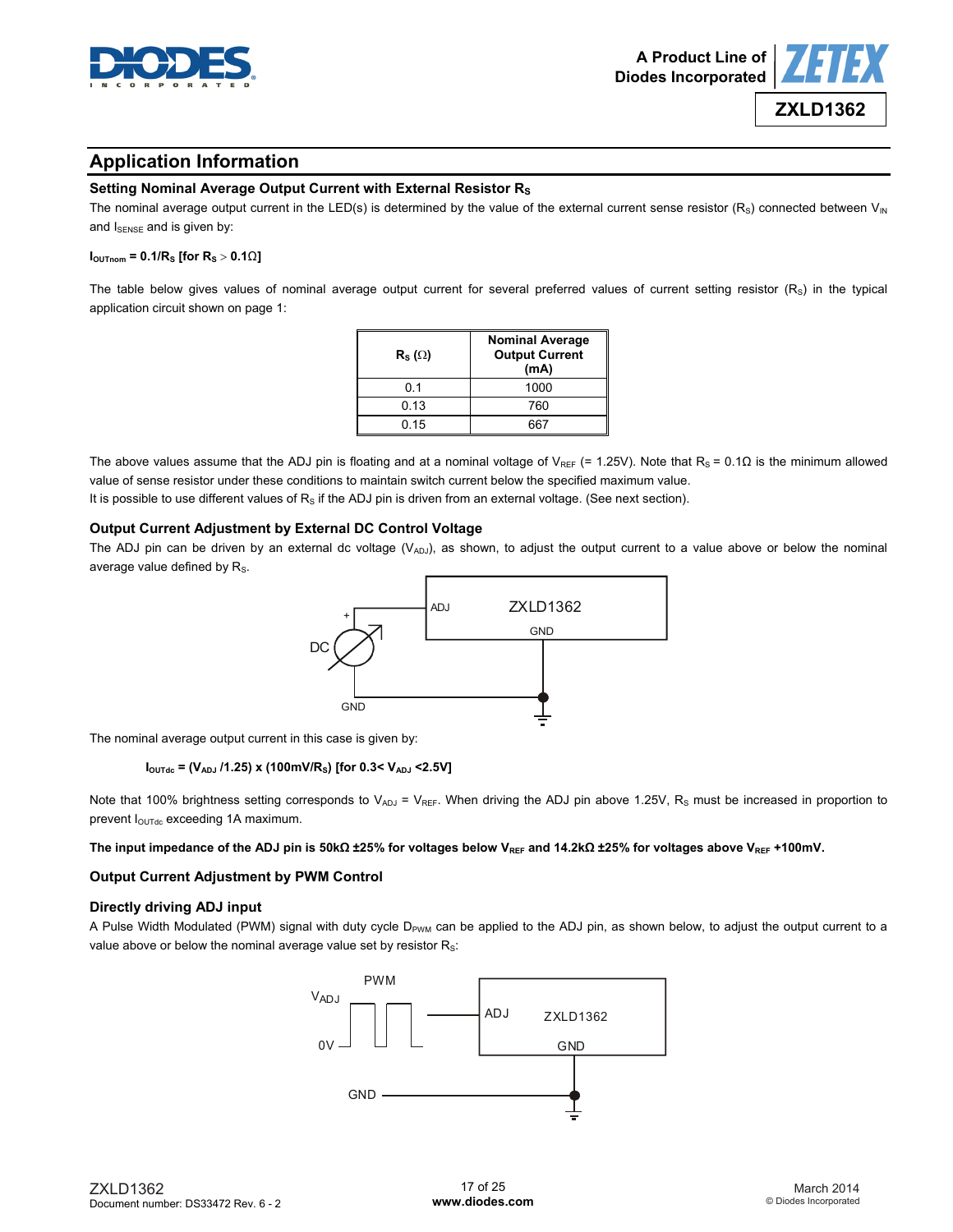



#### **Driving the ADJ Input via Open Collector Transistor**

The recommended method of driving the ADJ pin and controlling the amplitude of the PWM waveform is to use a small NPN switching transistor as shown below:



This scheme uses the 50k resistor between the ADJ pin and the internal voltage reference as a pull-up resistor for the external transistor.

#### **Driving the ADJ Input from a Microcontroller**

Another possibility is to drive the device from the open drain output of a microcontroller. The diagram below shows one method of doing this:



If the NMOS transistor within the microcontroller has high Gate / Drain capacitance, this arrangement can inject a negative spike into ADJ input of the 1362 and cause erratic operation but the addition of a Schottky clamp diode (cathode to ADJ) to ground and inclusion of a series resistor (3.3k) will prevent this. See the section on PWM dimming for more details of the various modes of control using high frequency and low frequency PWM signals.

#### **Shutdown Mode**

Taking the ADJ pin to a voltage below 0.2V for more than approximately 100µs will turn off the output and supply current to a low standby level of 20µA nominal.

Note that the ADJ pin is not a logic input. Taking the ADJ pin to a voltage above VREF will increase output current above the 100% nominal average value. (See page 18 graphs for details).

#### **Soft-Start**

An external capacitor from the ADJ pin to ground will provide a soft-start delay, by increasing the time taken for the voltage on this pin to rise to the turn-on threshold and by slowing down the rate of rise of the control voltage at the input of the comparator. Adding capacitance increases this delay by approximately 200µs/nF. The graph below shows the variation of soft-start time for different values of capacitor.



March 2014 © Diodes Incorporated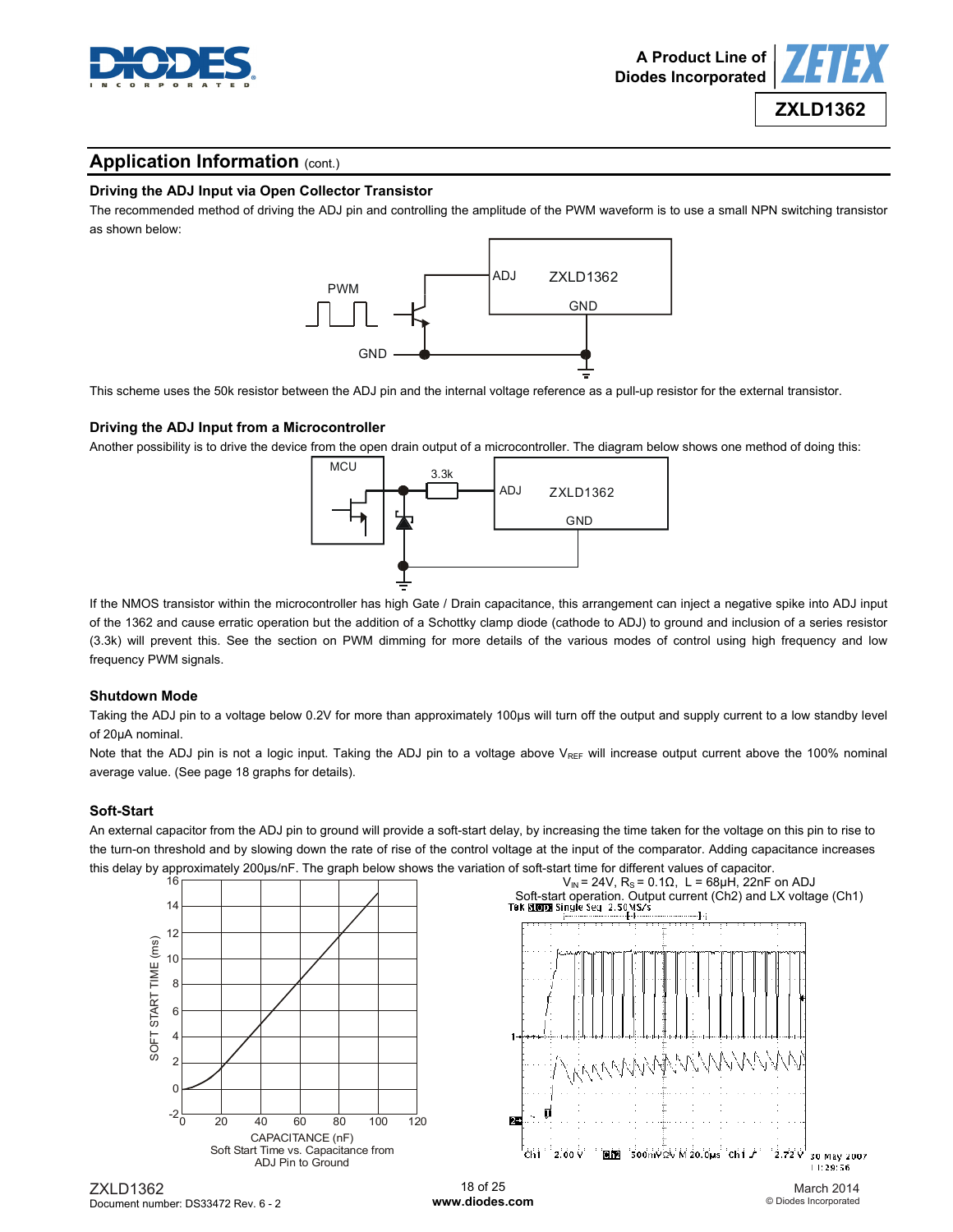



#### **VIN Capacitor Selection**

A low ESR capacitor should be used for input decoupling, as the ESR of this capacitor appears in series with the supply source impedance and lowers overall efficiency. This capacitor has to supply the relatively high peak current to the coil and smooth the current ripple on the input supply.

To avoid transients into the IC, the size of the input capacitor will depend on the  $V_{\text{IN}}$  voltage:

 $V_{IN}$  = 6 to 40V C<sub>IN</sub> = 2.2µF  $V_{\text{IN}}$  = 40 to 50V C<sub>IN</sub> = 4.7µF  $V_{IN}$  = 50 to 60V C<sub>IN</sub> = 10µF

When the input voltage is approaches the output voltage the input current will increase putting more demand on the input capacitor. The minimum value of 2.2μF may need to be increased to 4.7μF; higher values will improve performance at lower input voltages, especially when the source impedance is high. The input capacitor should be placed as close as possible to the IC.

For maximum stability over temperature and voltage, capacitors with X7R, X5R, or better dielectric is recommended. Capacitors with Y5V dielectric are not suitable for decoupling in this application and should **NOT** be used.

If higher voltages are used and the C<sub>IN</sub> is 10µF. This can be an electrolytic capacitor provided a suitable 1µF ceramic capacitor is also used and positioned as close the  $V_{\text{IN}}$  of the IC as possible.

A suitable capacitor would be NACEW100M1006.3x8TR13F.

The following web sites are useful when finding alternatives:

[www.murata.com](http://www.murata.com)  [www.niccomp.com](http://www.niccomp.com)  [www.kemet.com](http://www.kemet.com) 

#### **Inductor Selection**

Recommended inductor values for the ZXLD1362 are in the range 68μH to 220μH.

Higher values of inductance are recommended at higher supply voltages in order to minimize errors due to switching delays, which result in increased ripple and lower efficiency. Higher values of inductance also result in a smaller change in output current over the supply voltage range. (see graphs pages 10 - 17). The inductor should be mounted as close to the device as possible with low resistance connections to the LX and  $V_{IN}$  pins.

The chosen coil should have a saturation current higher than the peak output current and a continuous current rating above the required mean output current.

Suitable coils for use with the ZXLD1362 may be selected from the MSS range manufactured by Coilcraft, or the NPIS range manufactured by NIC components. The following websites may be useful in finding suitable components.

[www.coilcraft.com](http://www.coilcraft.com)  [www.niccomp.com](http://www.niccomp.com)  [www.wuerth-elektronik.de](http://www.wuerth-elektronik.de) 

The inductor value should be chosen to maintain operating duty cycle and switch 'on'/'off' times within the specified limits over the supply voltage and load current range.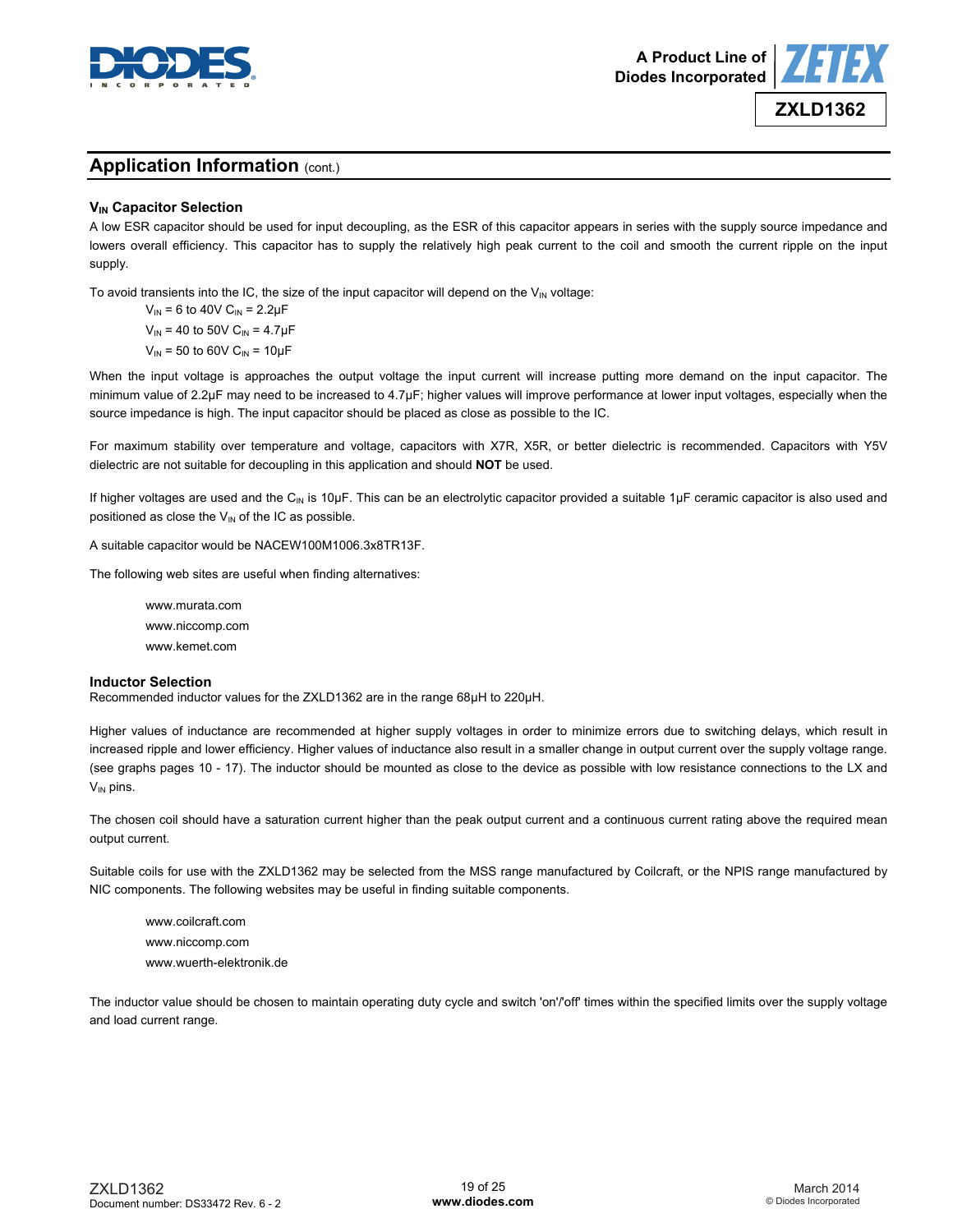



The graph Figure 3 below can be used to select a recommended inductor based on maintaining the ZXLD1362 case temperature below 60°C. For detailed performance characteristics for the inductor values 68, 100, 150 and 220μH see graphs on pages 10-17.



**ZXLD1362 Minimum Recommended Inductor**

**Figure 3 ZXLD1362 Minimum Recommended Inductor** 

#### **Diode Selection**

For maximum efficiency and performance, the rectifier (D1) should be a fast low capacitance Schottky diode\* with low reverse leakage at the maximum operating voltage and temperature.

They also provide better efficiency than silicon diodes, due to a combination of lower forward voltage and reduced recovery time.

It is important to select parts with a peak current rating above the peak coil current and a continuous current rating higher than the maximum output load current. It is very important to consider the reverse leakage of the diode when operating above +85°C. Excess leakage will increase the power dissipation in the device and if close to the load may create a thermal runaway condition.

The higher forward voltage and overshoot due to reverse recovery time in silicon diodes will increase the peak voltage on the LX output. If a silicon diode is used, care should be taken to ensure that the total voltage appearing on the LX pin including supply ripple, does not exceed the specified maximum value.

\*A suitable Schottky diode would be PDS3100.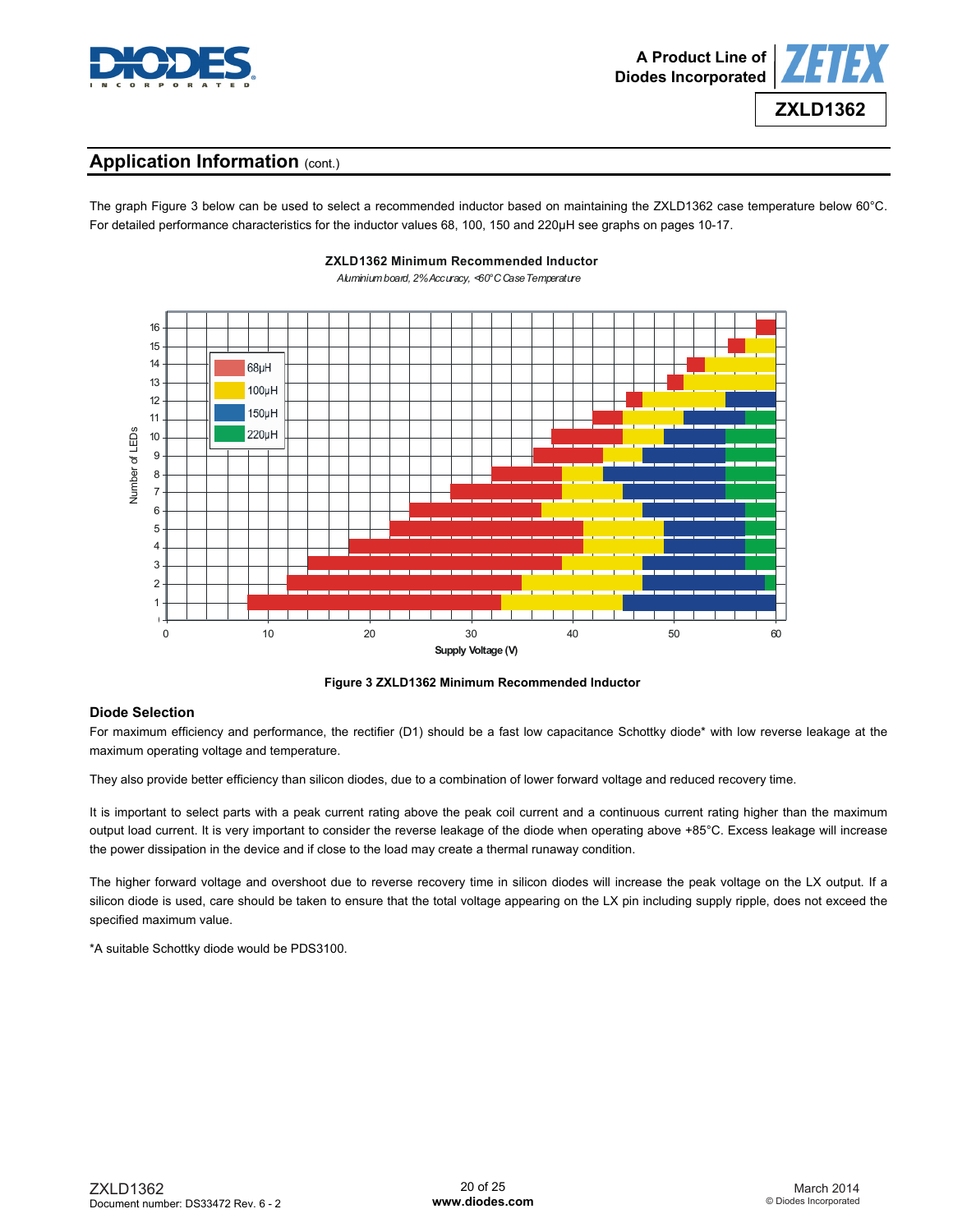

#### **Reducing Output Ripple**

Peak to peak ripple current in the LED(s) can be reduced, if required, by shunting a capacitor Cled across the LED(s) as shown below:



A value of 1μF will reduce the supply ripple current by a factor three (approx.). Proportionally lower ripple can be achieved with higher capacitor values. Note that the capacitor will not affect operating frequency or efficiency, but it will increase start-up delay, by reducing the rate of rise of LED voltage.

By adding this capacitor the current waveform through the LED(s) changes from a triangular ramp to a more sinusoidal version without altering the mean current value.

#### **Operation at Low Supply Voltage**

Below the under-voltage lockout threshold (VSD) the drive to the output transistor is turned off to prevent device operation with excessive onresistance of the output transistor. The output transistor is not full enhanced until the supply voltage exceeds approximately 17V. At supply voltages between V<sub>SD</sub> and 17V care must be taken to avoid excessive power dissipation due to the on-resistance.

If the supply voltage is always less than 30V continuous an alternative device is available, the ZXLD1360 or the AL8805.

Note that when driving loads of two or more LEDs, the forward drop will normally be sufficient to prevent the device from switching below approximately 6V. This will minimize the risk of damage to the device.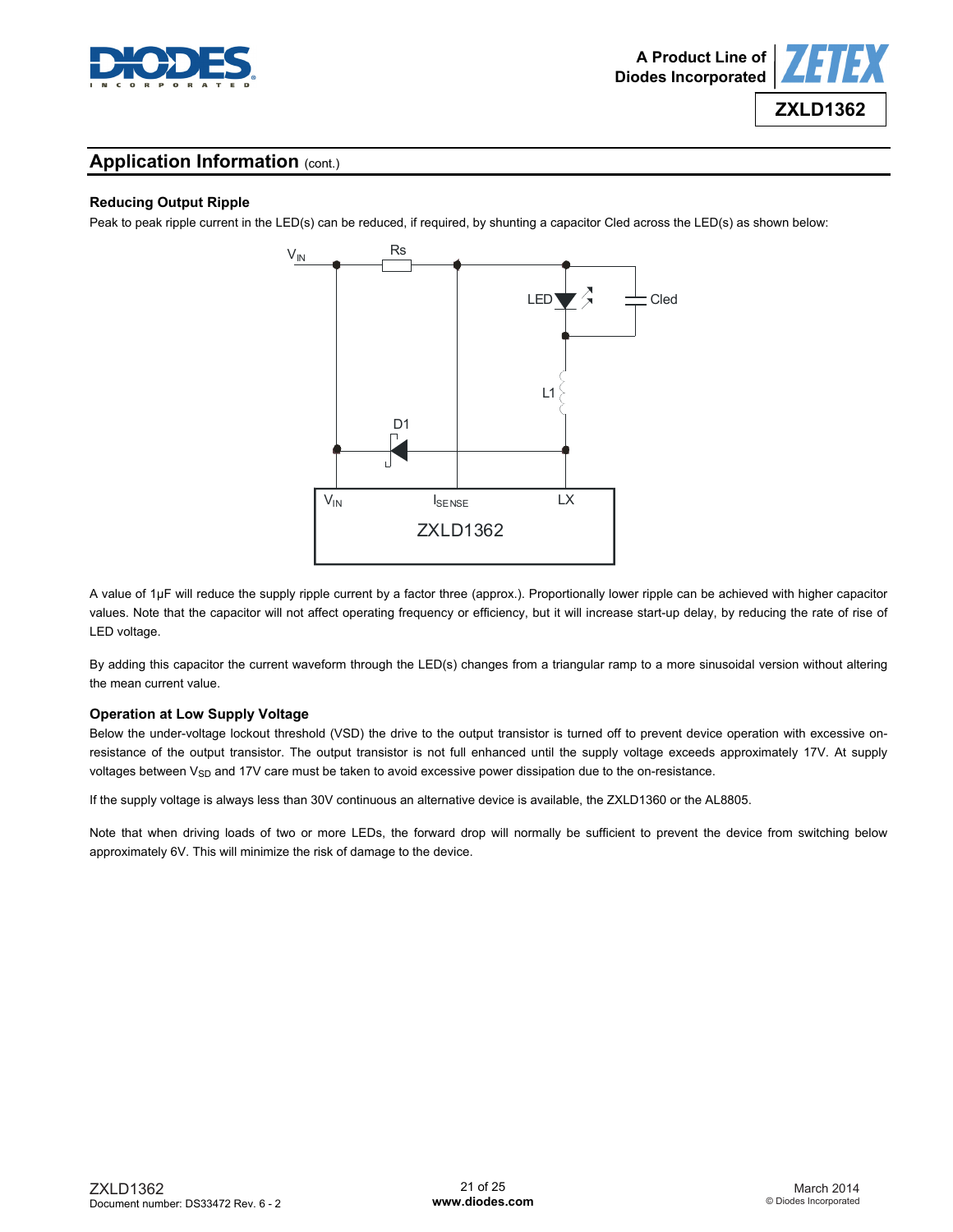

**ZXLD1362**

# **Application Information (cont.)**

## **Thermal Considerations**

When operating the device at high ambient temperatures, or when driving maximum load current, care must be taken to avoid exceeding the package power dissipation limits. The graph below gives details for power derating. This assumes the device to be mounted on a 25mm<sup>2</sup> PCB with 1oz copper standing in still air.



Note that the device power dissipation will most often be a maximum at minimum supply voltage. It will also increase if the efficiency of the circuit is low. This may result from the use of unsuitable coils, or excessive parasitic output capacitance on the switch output.

#### **Thermal Compensation of Output Current**

High luminance LEDs often need to be supplied with a temperature compensated current in order to maintain stable and reliable operation at all drive levels. The LEDs are usually mounted remotely from the device so, for this reason, the temperature coefficients of the internal circuits for the ZXLD1362 have been optimized to minimize the change in output current when no compensation is employed. If output current compensation is required, it is possible to use an external temperature sensing network - normally using Negative Temperature Coefficient (NTC) thermistors and/or diodes, mounted very close to the LED(s). The output of the sensing network can be used to drive the ADJ pin in order to reduce output current with increasing temperature.

#### **Layout Considerations**

#### **LX Pin**

The LX pin of the device is a fast switching node, so PCB tracks should be kept as short as possible. To minimize ground 'bounce', the ground pin of the device should be soldered directly to the ground plane.

#### **Coil and Decoupling Capacitors and Current Sense Resistor**

It is particularly important to mount the coil and the input decoupling capacitor as close to the device pins as possible to minimize parasitic resistance and inductance, which will degrade efficiency. It is also important to minimize any track resistance in series with current sense resistor  $R<sub>S</sub>$ . Its best to connect V<sub>IN</sub> directly to one end of R<sub>S</sub> and I<sub>SENSE</sub> directly to the opposite end of R<sub>S</sub> with no other currents flowing in these tracks. It is important that the cathode current of the Schottky diode does not flow in a track between  $R<sub>S</sub>$  and  $V<sub>IN</sub>$  as this may give an apparent higher measure of current than is actual because of track resistance.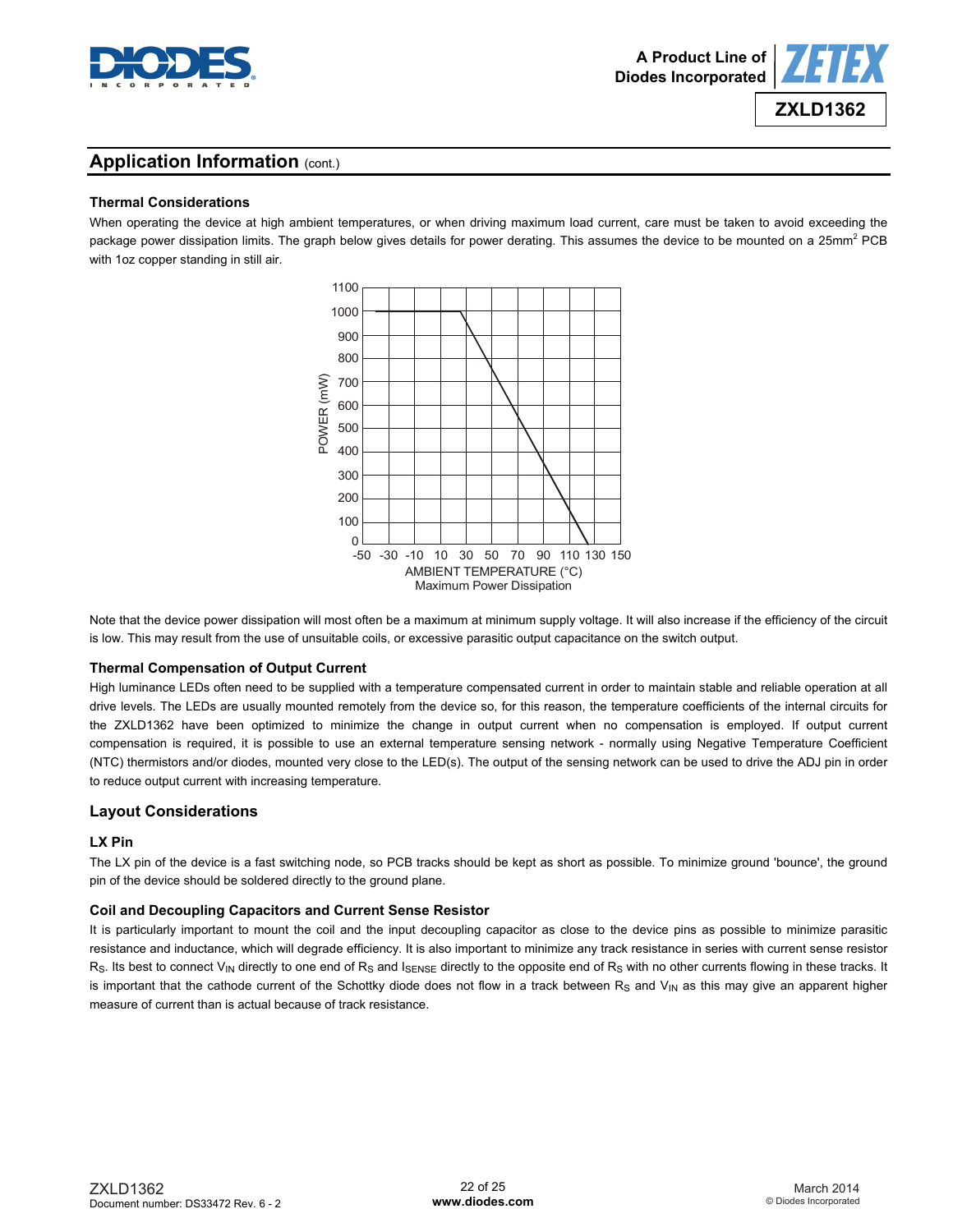



#### **ADJ Pin**

The ADJ pin is a high impedance input for voltages up to 1.35V so, when left floating, PCB tracks to this pin should be as short as possible to reduce noise pickup. A 100nF capacitor from the ADJ pin to ground will reduce frequency modulation of the output under these conditions. An additional series 3.3kΩ resistor can also be used when driving the ADJ pin from an external circuit (see below). This resistor will provide filtering for low frequency noise and provide protection against high voltage transients.



#### **High Voltage Tracks**

Avoid running any high voltage tracks close to the ADJ pin, to reduce the risk of leakage currents due to board contamination. The ADJ pin is soft-clamped for voltages above 1.35V to desensitize it to leakage that might raise the ADJ pin voltage and cause excessive output current. However, a ground ring placed around the ADJ pin is recommended to minimize changes in output current under these conditions.

#### **Evaluation PCB**

ZXLD1362 evaluation boards are available on request and provide quick testing of the ZXLD1362 device.

#### **Dimming Output Current Using PWM**

#### **Low Frequency PWM Mode**

When the ADJ pin is driven with a low frequency PWM signal (eg 100Hz), with a high level voltage V<sub>ADJ</sub> and a low level of zero, the output of the internal low pass filter will swing between 0V and VADJ, causing the input to the shutdown circuit to fall below its turn-off threshold (200mV nom) when the ADJ pin is low. This will cause the output current to be switched on and off at the PWM frequency, resulting in an average output current lou<sub>Tavg</sub> proportional to the PWM duty cycle.

(See Figure 4 - Low frequency PWM operating waveforms).



**Figure 4 Low Frequency PWM Operating Waveforms** 

The average value of output current in this mode is given by:

#### $I_{\text{OUTavg}} = 0.1D_{\text{PWM}}/R_{\text{S}}$  [for  $D_{\text{PWM}} > 0.001$ ]

This mode is preferable if optimum LED 'whiteness' is required. It will also provide the widest possible dimming range (approx. 1000:1) and higher efficiency at the expense of greater output ripple.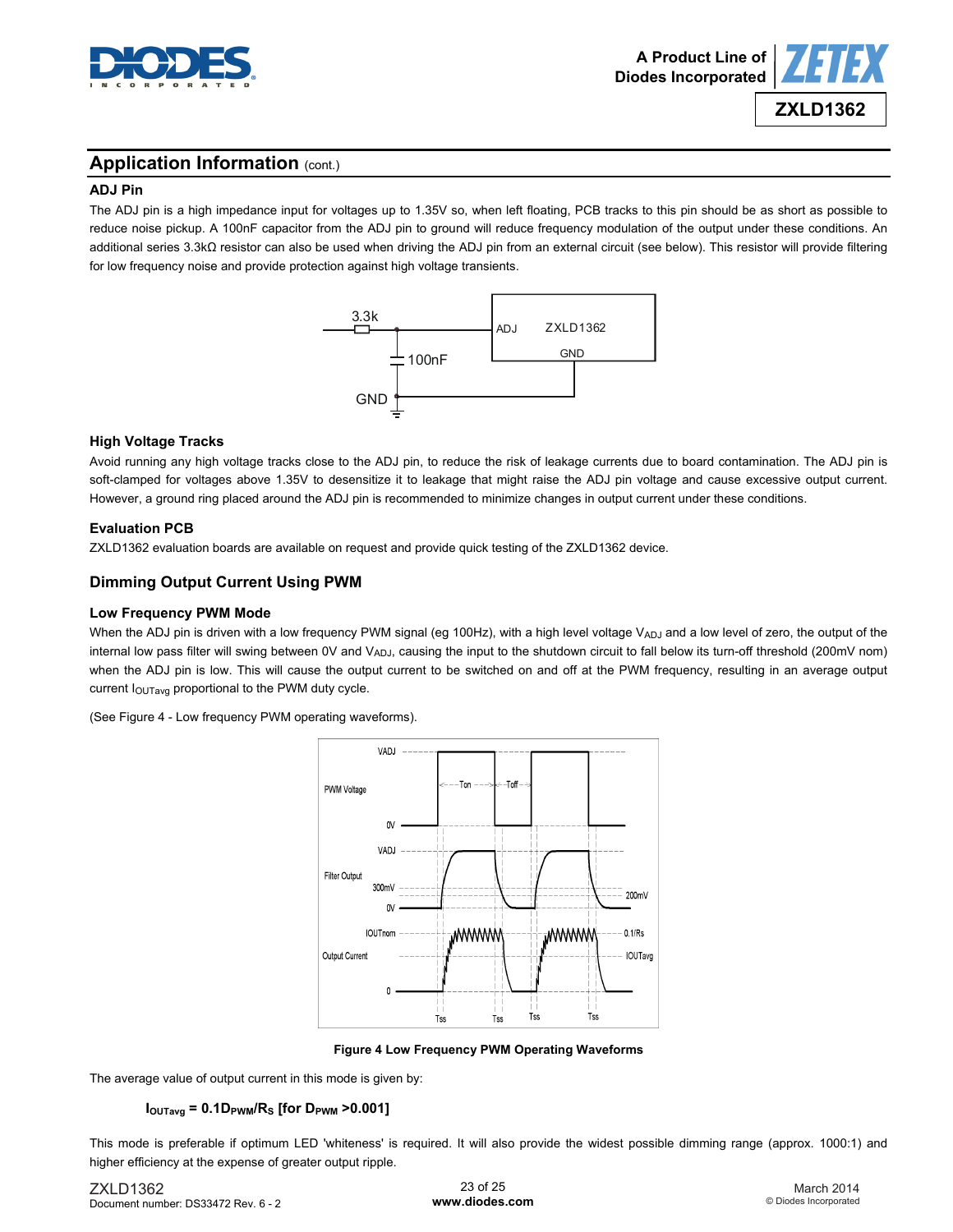



## **Ordering Information**

| ZXLD1362 X XXX XX          |                                                                                           |                 |           |                          |                           |                      |                                     |                            |
|----------------------------|-------------------------------------------------------------------------------------------|-----------------|-----------|--------------------------|---------------------------|----------------------|-------------------------------------|----------------------------|
|                            | Qualification<br>Packing<br>Package                                                       |                 |           |                          |                           |                      |                                     |                            |
|                            | <b>ET5: TSOT25</b><br>TA : 7" Tape & Reel<br>Blank: AEC-Q100 only<br>Q : Automotive Grade |                 |           |                          |                           |                      |                                     |                            |
| <b>Device</b><br>(Note 12) | <b>Part Mark</b>                                                                          | Package<br>Code | Packaging | <b>Reel size</b><br>(mm) | <b>Reel width</b><br>(mm) | Quantity<br>per reel | <b>Part Number</b><br><b>Suffix</b> | Qualification<br>(Note 11) |
| ZXLD1362ET5TA              | 1362                                                                                      | ET <sub>5</sub> | TSOT25    | 180                      | 8                         | 3000                 | <b>TA</b>                           | AEC-Q100 grade 1           |
| ZXLD1362QET5TA             | 1362                                                                                      | ET5             | TSOT25    | 180                      | 8                         | 3000                 | ТA                                  | Automotive Grade           |

Note: 11. ZXLD1362QET5 is classified as "Automotive Grade" and supports PPAP documentation. See ZXLD1362Q datasheet for more information.

## **Marking Information**



## **Package Outline Dimensions**

Please see AP02002 at [http://www.diodes.com/datasheets/ap02002.pdf fo](http://www.diodes.com/datasheets/ap02002.pdf)r latest version.



| <b>TSOT25</b>  |                          |              |           |  |  |  |  |  |  |
|----------------|--------------------------|--------------|-----------|--|--|--|--|--|--|
| Dim            | Min<br>Max<br><b>Typ</b> |              |           |  |  |  |  |  |  |
| A              |                          | 1.00         |           |  |  |  |  |  |  |
| A1             | 0.01                     | 0.10         |           |  |  |  |  |  |  |
| A <sub>2</sub> | 0.84                     | 0.90         |           |  |  |  |  |  |  |
| D              |                          |              | 2.90      |  |  |  |  |  |  |
| E              |                          |              | 2.80      |  |  |  |  |  |  |
| E <sub>1</sub> |                          |              | 1.60      |  |  |  |  |  |  |
| b              | 0.30                     | 0.45         |           |  |  |  |  |  |  |
| C              | 0.12                     | 0.20         |           |  |  |  |  |  |  |
| e              |                          |              | 0.95      |  |  |  |  |  |  |
| е1             |                          |              | 1.90      |  |  |  |  |  |  |
|                | 0.30                     | 0.50         |           |  |  |  |  |  |  |
| L <sub>2</sub> |                          |              | 0.25      |  |  |  |  |  |  |
| θ              | $0^{\circ}$              | $8^{\circ}$  | $4^\circ$ |  |  |  |  |  |  |
| $\theta$ 1     | $4^\circ$                | $12^{\circ}$ |           |  |  |  |  |  |  |
|                | ıensions i               |              |           |  |  |  |  |  |  |

 $A1$